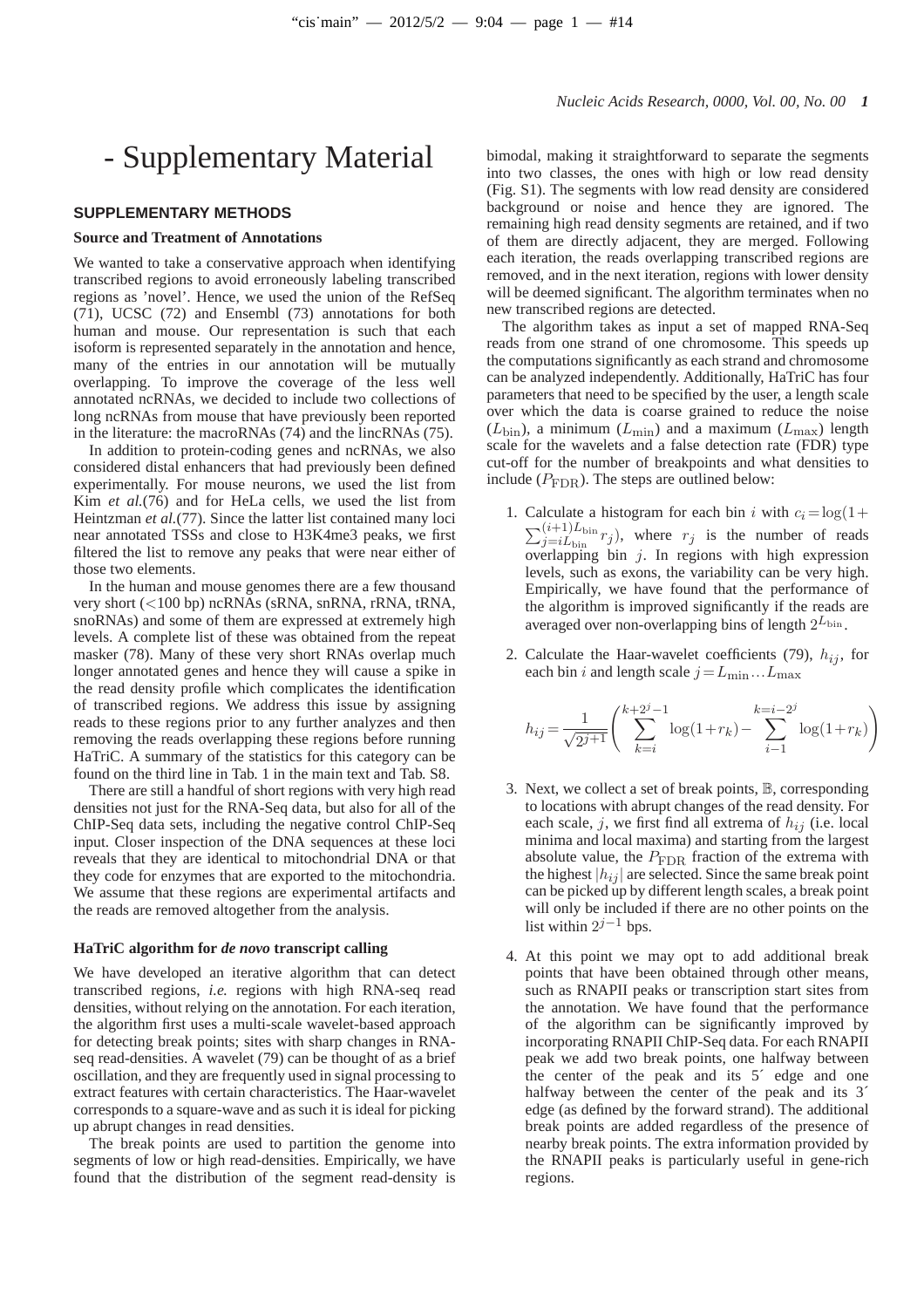5. The average log density is calculated for each region between two adjacent break points. Empirically, we have found that the density has a bimodal profile which can be accurately represented by a Gaussian mixture model (GMM) with three components. Without loss of generality, we assign the component with the lowest mean index 0, the one with the second lowest mean index 1 and the one with the highest mean index 2. An expectation-maximization (EM) algorithm (80) was used to fit the parameters of the GMM. The probability  $p_i$  that any region belongs to component  $i$  of the GMM can be found as

$$
p_i = \frac{w_i \phi(\mu_i, \sigma_i)}{\sum_{j=1}^3 w_j \phi(\mu_j, \sigma_j)},
$$
\n(1)

where  $w_i$  are the weights and  $\phi(\mu, \sigma)$  is the Gaussian probability density for a function with mean  $\mu$  and standard deviation  $\sigma$ . Segments that have  $p_0 < P_{\text{FDR}}$ , that is they do not belong to the first component of lowly expressed segments, are considered transcribed regions. Regions without any reads are excluded when fitting the GMM and they are automatically set as being not transcribed.

- 6. Segments that are adjacent are merged (including segments identified during previous iterations) and segments that are shorter than  $L_{\text{bin}}$  bps are removed. Short segments may be created due to the addition of break-points based on the RNAPII peaks in step 4.
- 7. If no new segments were found, the algorithm is terminated. Otherwise, reads that were included in transcribed regions are removed and the algorithm proceeds with the next iteration from 1.

Finally, we can improve the resolution of the start and end for each transcribed region. This is achieved by calculating the Haar-wavelet coefficients with scale  $2^{L_{\rm bin}}$  for each basepair in the region  $[s-2^{L_{\min}}, s+2^{L_{\min}}]$  bps, where s is the start of the transcribed region. For the start, we select the first location where the coefficient is greater than a given threshold which has been chosen in such a way to require  $L_{\text{min}}/35$  reads in a region of length  $2^{L_{\text{bin}}}$  bps. This allows us to pick the first site where the read density increases significantly. We have found this procedure to be more robust as the simple approach of picking the first local maxima for the coefficients in the window is overly sensitive to noise. For the ends of transcribed regions, we use a similar strategy, but we instead search for a location where the coefficient has a negative value exceeding the threshold and the search begins from the 3´-end.

*Classifying transcribed regions identified by HaTriC* To determine if a transcribed region  $t_i$  uniquely corresponds to an annotated gene,  $g_i$ , we first find all k genes on the same strand that overlap  $t_j$ . For each pair,  $(t_j, g_i)$ , we calculate the degree of overlap based on the number of reads

$$
r_{ij} = \frac{N_i}{N_j}, \quad i = 1...k
$$
 (2)

where  $N_i$  is the number of reads in  $t_j$  that also overlap  $g_i$  and  $N_j$  is the total number of reads in  $t_j$ . We also compute the degree of overlap for the number of base pairs

$$
b_{ij} = \frac{B_i}{B_j}, \quad i = 1...k
$$

where  $B_i$  is the number of bps covered by  $t_j$  that also overlap  $g_i$  and  $B_j$  is the total number of bps covered by  $t_j$ .

Each transcribed region,  $t_j$ , was assigned to a category as described below.

**Annotated, correct** If  $t_i$  only overlaps one gene  $(k=1)$  and if the gene is only overlapped by one transcribed region and if  $r_{ij} > .8$  and  $b_{ij} > .8$ , then the pair  $(t_j, g_i)$  is considered uniquely matching. In many cases, however, there will be multiple isoforms of a single gene and there may be a set,  $\mathbb{I}_o$ , of isoforms for which  $r_i$ .8 and  $b_i > .8$ . If all of the members of  $\mathbb{I}_o$  overlap one another, then we assume that they correspond to different isoforms and we consider  $t_i$  a unique match to the gene with the largest  $r_{ij}$ .

If a gene is covered by more than one region, and one of the transcribed regions satisfies  $r_{ij} > .8$  and  $b_{ij} > .8$ and the others have  $r_{ij} < 1$  and  $b_{ij} < 1$  then the  $t_j$  with the largest  $r_{ij}$  is considered uniquely corresponding to the gene. Similarly, if  $t_j$  covers two or three nonoverlapping genes and for one of them  $r_{ij} > .8$  and  $b_{ij} > .8$  while for the other  $r_{ij} < .1$  and  $b_{ij} < .1$ , then it is again considered uniquely matching.

- **Annotated, incorrect** There are two ways in which  $t_i$  may end up in this category; if a gene has been incorrectly split into multiple regions or if  $t_j$  spans multiple nonoverlapping genes.
	- If a  $t_i$  covers more than one gene and it does not fulfill the above criteria for being uniquely matching, then it is categorized as **Multiple annotated genes**.
	- If a gene is covered by more than one transcribed region and at least two of them have  $r_i > 1$ and  $b_i > 1$ , then it is considered to be split into two or more transcripts, each of the transcripts are categorized as **Fragment of annotated gene**. Similarly,  $t_j$  will be assigned this category in the few cases when either of the coverages  $r_i$  or  $b_i$ drops below .8 while the other one is above the threshold.
- **Annotated ncRNA** We use the same criteria as for **Annotated, correct** when classifying transcripts overlapping annotated non-coding RNAs. Transcribed regions that overlap ncRNAs in an ambiguous manner are categorized as **Annotated, incorrect** (as described above).
- **Unannotated, proximal** Transcribed regions that start within 10 kb upstream of an annotated TSS on the anti-sense strand.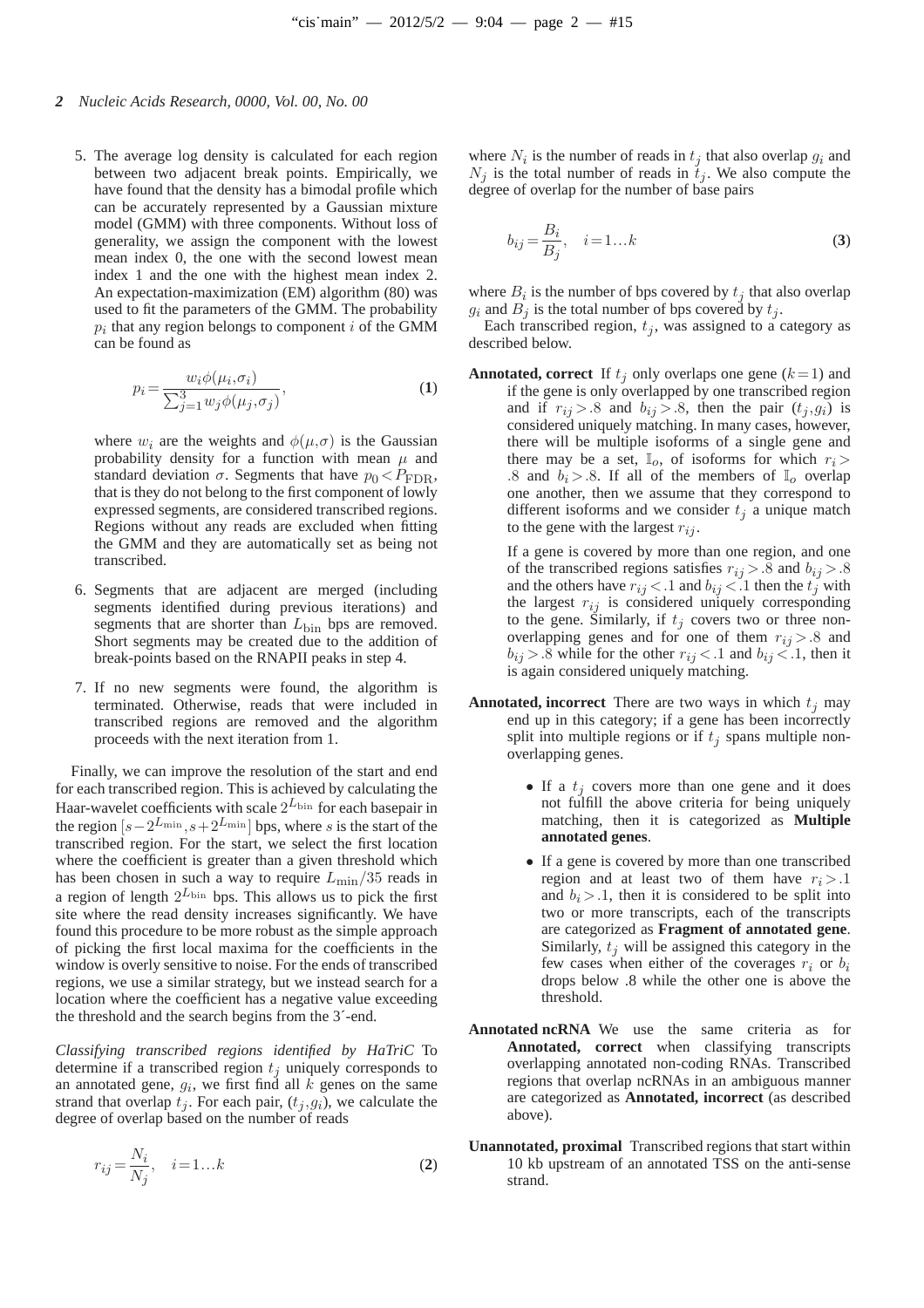- **Unannotated, distal** Transcribed regions that are found in extragenic regions or are anti-sense (AS) with respect to annotated genes further than 10 kb away from the nearest annotated TSS. These regions are further broken down into three sub-categories:
	- **eRNAs** Any  $t_j$  starting within 2 kb of any of an extragenic enhancer or on the anti-sense genic strand within 2 kb of an intragenic enhancer is categorized as an eRNA.
	- **Other AS** Remaining  $t_j$  that overlap an annotated gene on the anti-sense strand.
	- **Novel** Remaining  $t_j$  that do not fall into any other category.

A central part of our analyzes involves categorizing reads, transcribed regions, RFBSs and conserved islands. In all of these cases we want to avoid double-counting and hence each entity (read, RFBS, etc) is assigned to only one category.

Table S1 shows the number of transcribed regions found in each category. For Tab. 1 in the Main Text, we started from this result, but we used the annotation to correct the miscategorized transcripts and genes. We also used the more sensitive method described below to find additional transcribed regions.

## **Characterizing the transcriptome by combining the annotation, HaTriC and regions found near Regulatory Factor Binding Sites (RFBSs)**

To characterize the transcriptome, we assigned each read uniquely to a transcribed region. To define the transcribed regions in the most accurate way possible, as reported in Tab. S7, Fig. S4 and Tab 1 in the main text, we combined the annotation, the HaTriC transcript-caller, and a targeted search close to enhancers and RFBSs. Below, we describe how each category of transcribed regions was defined, as well as the criteria for assigning reads to each category. We considered the categories sequentially, and at each step we identified (and removed from further analysis) all reads that overlapped regions in the current category.

**1. Protein-coding gene** Annotated protein-coding genes were first separated into non-overlapping clusters. From each cluster the longest region,  $g_i$ , was extracted as a representative of that cluster (this was done to avoid double counting, and the majority of clusters contain only one gene). If the average read density of  $q_i$ fell below a threshold, the region was ignored and the reads were retained and made available for inclusion in another category.

Next, we applied HaTriC and merged the identified regions that had been categorized as corresponding to a part of a gene (**Fragment of annotated gene**) or uniquely to a gene (**Annotated, correct**) with their overlapping genes. When two regions  $g_i$  and  $g'_i$  $\int_{i}^{\prime}$  are merged, they are removed and a new region  $\tilde{g}_i$  is<br>created. The new region contains the union of the roads created. The new region contains the union of the reads from  $g_i$  and  $g'_i$  $i'$ , and it extends from the 5´-most end of  $g_i$ and  $g_i^{\prime}$  $g_i'$  to the 3´-most end of  $g_i$  and  $g_i'$  $\int_{i}$ . The transcribed regions  $\tilde{g}_i$  were frequently longer than the annotation would have predicted.

**2. Annotated non-coding gene** Having removed all reads corresponding to annotated coding genes, we carried out the same procedure for annotated non-coding genes.

When counting the number of reads in the two categories relating to annotated genes (as reported in Tab. 1, but not for the transcript read density reported in Fig. S4, S7 and Fig. 2), we also assigned all sense reads found within 10 kb upstream or downstream of  $\widetilde{g}_i$  to the (protein-coding or ncRNA) genic category. As reported by van Bakel *et al.*(81), these regions often have a read density that is above the background levels found in more distal regions.

- **3. Promoter AS** Next, we searched for promoter AS transcribed regions, *i.e.,* divergent transcribed regions (82, 83). We started by searching all windows located 2 kb upstream of all annotated TSSs. If a window contained more than  $r_0$  reads, it was considered significant. Most transcribed regions that were not detected by HaTriC are shorter than 2 kb (see Fig. S4), but to account for longer regions we extended the search to the next 2 kb window upstream of the TSS if the TSS proximal window contained more than  $r_0$ reads. Additional windows were investigated until a window containing fewer than  $r_0$  reads was found. For a set of adjacent 2 kb windows, the length of the transcribed region is defined as the maximum distance between all pairs of reads found in these windows. We refer to the procedure where subsequent 2 kb windows are scanned as a *window-based search*. The threshold was set to  $r_0 = 9$  reads in a 2 kb window for the mouse neurons and  $r_0 = 5$  reads for the HeLa cells, corresponding to an FDR of .001. The regions detected using the window-based search were merged with all regions identified by the transcript caller with the label **Unannotated, proximal**.
- **4. Novel (HaTriC-defined) transcript** This category corresponds to long unannotated transcripts and hence we simply assign all regions categorized by HaTriC as **Unannotated, distal** to this class. Since there are occasionally low numbers of reads close to the starts and ends of the unannotated transcribed regions (similar to how promoter AS reads are found near annotated TSSs), we carried out a window based search upstream and downstream of the transcribed regions. Any reads found from the window-based search was included in the total read count reported in Tab. 1 in the Main Text and Tab S1.
- **5. Other (HaTriC-defined) AS transcript** We first applied the window-based search to the AS strand downstream of all RFBSs overlapping annotated genes. The regions obtained using the window-based method are merged with the ones found by HaTriC and categorized as **Other AS**.
- **6. Extragenic enhancer RNA, Intragenic enhancer RNA** For extragenic enhancers, we applied the window-based search in the downstream directions on both strands and for intragenic enhancers, only the anti-sense downstream window was considered. The regions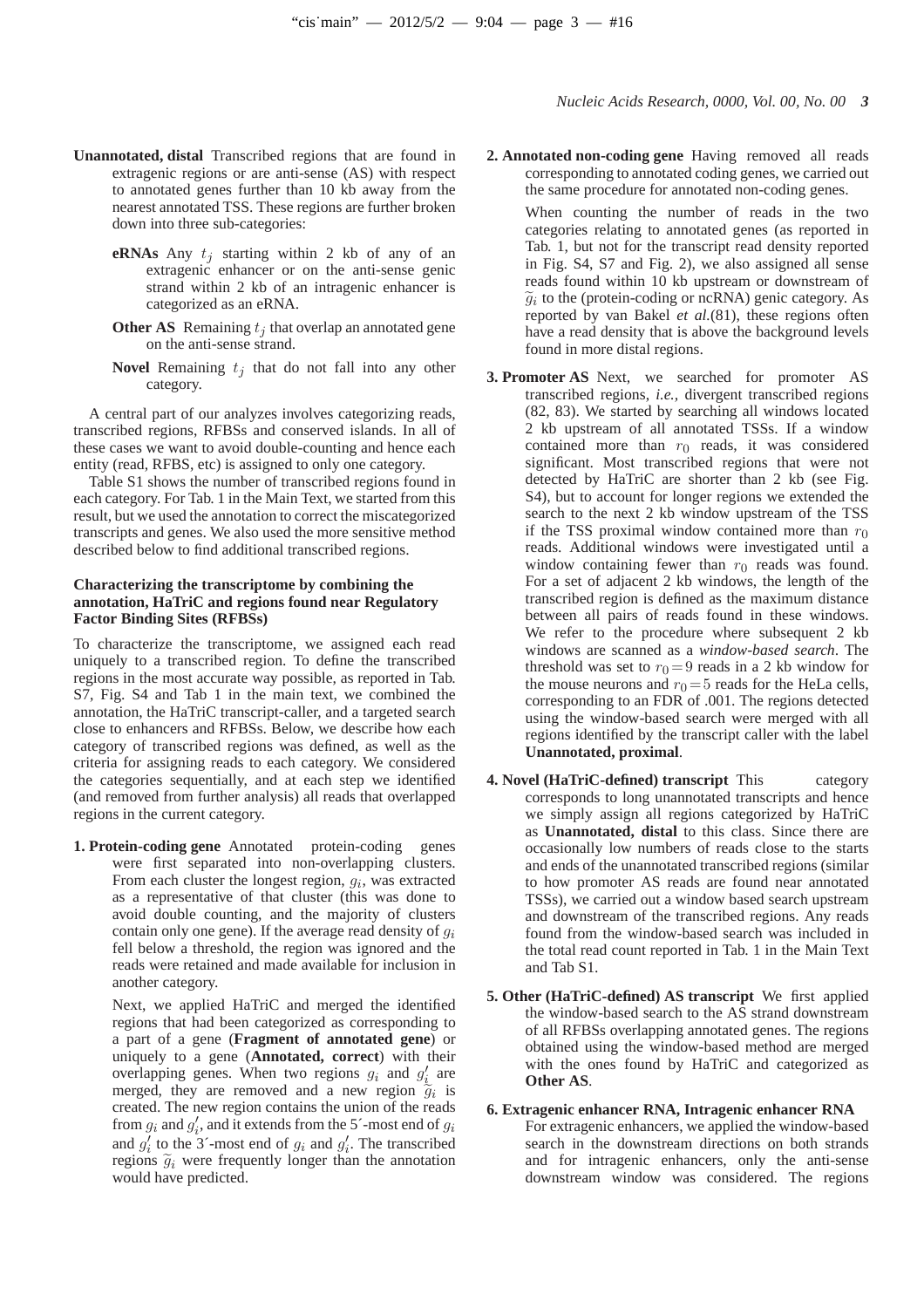obtained using the window-based method are merged with all **eRNA** regions identified by HaTriC.

- **7. Associated with other H3K4me3 peaks** Since the H3K4me3 mark is strongly associated with active promoters, we wanted to make sure that we did not miss any significant transcription initiated from these loci. For all extragenic RFBSs that were within 2 kb of a H3K4me3 peak, we used the window-based method on both strands to extract a set of transcribed regions.
- **8. Other RFBSs-associated RNA** For the remaining extragenic RFBSs that did not have a H3K4me3 peak nearby, we again used the window-based method on both strands to extract a set of transcribed regions.
- **9. Insulator-associated RNA** Finally, for HeLa cells where we also have access to CTCF data, we applied the window-based method on both strands at CTCF peaks.

*Characterizing the remaining reads* Having removed all reads that were associated with any of the nine categories above, we calculated the number of reads in non-overlapping 2 kb bins covering the remainder of the genome. We fitted the distribution across the 2 kb bins to either a Poisson or a negative binomial distribution and as shown in Fig. S2, the latter provides a good fit for both mouse neurons and HeLa cells.

#### **Identifying and classifying RFBSs**

As part of our goal of understanding the relationship between transcription, binding and sequence conservation, we needed to categorize the regulatory factor binding sites (RFBSs). For mouse neurons, we used the same list of peaks as in our previous work where a description of the peak calling algorithm can be found (76). For the HeLa cells, we obtained the peaks by downloading .narrowPeak-files for DNaseI, H3K4me3 and the TFs listed in Tab. S2 from the ENCODE website<sup>1</sup>. Peaks for different regulatory factors were identified independently but when creating the final list of RFBSs for a particular cell-type, overlapping peaks were merged to avoid double-counting. Each peak from either collection was assigned to a category according to the scheme outlined below, and the results are reported in Tab. S3. We start with the full set of peaks, and once a peak has been assigned to a category, it cannot be assigned to any further categories.

- 1. If the peak was within 1 kb of an annotated TSS, it is considered *"Promoter of annotated protein-coding gene"* or *"Promoter of annotated ncRNA"* for annotated coding genes and ncRNAs, respectively.
- 2. If the peak was within 1 kb of an enhancer it is classified as either *"Intragenic enhancer"* or *"Extragenic enhancer"*.
- 3. If the peak was within 1 kb of the start of a **Novel** transcribed region it is assigned to the *"Promoter of novel ncRNA"* category.
- 4. If the peak overlaps an annotated protein-coding gene but is further than 1 kb from the start, it is assigned to the *"Overlaps exon of annotated protein-coding gene"* or *"Overlaps intron of annotated protein-coding gene"* depending on its overlap with exons. Similarly, peaks overlapping annotated ncRNAs are considered either *"Overlaps exon of annotated ncRNA* or *"Overlaps intron of annotated ncRNA"*.
- 5. If the peak does not fit into any of the previous categories it is classified as *"Unannotated extragenic"*.

#### **Identifying and classifying conservation islands**

The third part of our analysis concerns the highly conserved elements of the genome. Since our resolution for identifying both transcribed regions and RFBSs is limited, it is not meaningful consider conservation at the level of individual bases. Instead, we take a coarse-graining approach to identify regions that are highly conserved, starting from the PhastCons scores (as compared to 30 other vertebrates) (84). For both human and mouse, the global distribution of PhastCons scores is bimodal with few bases showing intermediate levels of conservation. To obtain a more coarse-grained binary representation, we processed the PhastCons scores as follows:

- 1. First, the PhastCons scores are coarse-grained by calculating the average for non-overlapping 10 bp bins across the genome.
- 2. Any bin with an average conservation greater than .9 is considered highly conserved. Highly conserved bins are labeled conserved islands.
- 3. To avoid fragmenting the genome too finely, bins that are within 100 bp are merged into conservation islands. This reduces the total number of islands by  $~\sim 50\%$ , but the number of genomic bases covered increase by  $~10\%$ .

## **Estimating the number of transcripts per cell**

Following Mortazavi *et al* (85), we estimated the number of transcripts based on the read density and length for each transcribed region i. The normalized read density (reads per kilobase per million, RPKM) is defined as

$$
r_i = \frac{10^9 c_i}{NL},\tag{4}
$$

where  $r_i$  is RPKM,  $c_i$  is the number of reads that were found in the region,  $N$  is the total number of reads in the experiment and  $L$  is the total genome length. To calculate the number of transcripts that are present from a given region, we note that the probability of obtaining  $c_i$  out of N reads for a region of length  $l_i$ , assuming that the reads are uniformly distributed to the mappable regions of the genome is equal to the proportion of the total length of the genome multiplied by the number of transcripts

<sup>1</sup>http://hgdownload.cse.ucsc.edu/goldenPath/hg18/encodeDCC/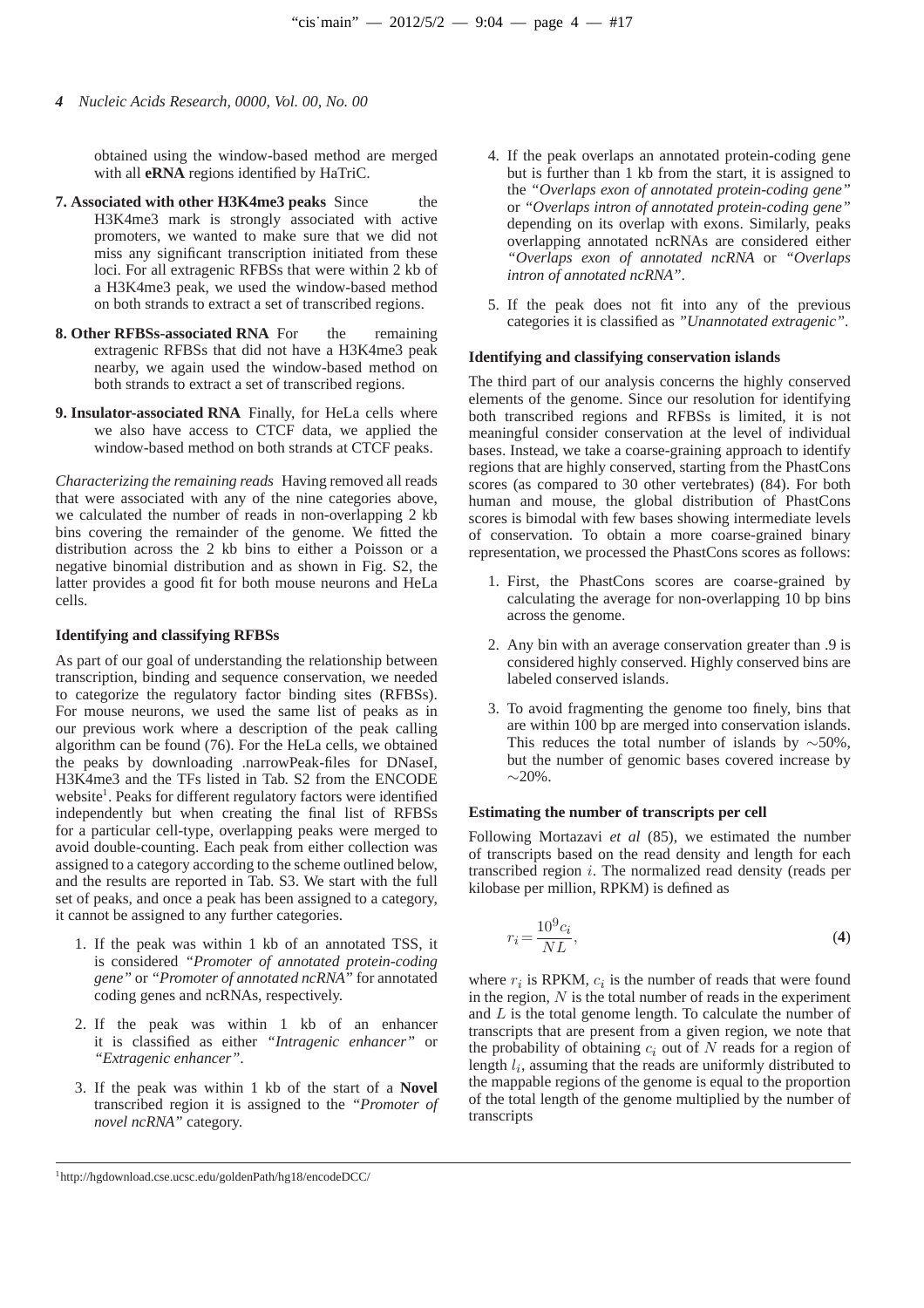$$
P(c_i|N) = \frac{x_i l_i}{L},\tag{5}
$$

where  $x_i$  is the copy-number for the transcript and  $l_i$  is the length of the transcript. Assuming a uniform distribution of reads across transcripts, the fraction of reads should equal  $c_i/N$ . Combining with Eq. (5) and solving for  $x_i$ , we obtain

$$
x_i = \frac{c_i L}{N l_i}.\tag{6}
$$

The scale of  $x_i$  here is arbitrary and the relative amounts are reported in Tab. 1 in the main text. To fix the scale, we need to find the total number of transcripts in the cell. To obtain the numbers used in Fig. S4, we assumed that there are 240,000 polyadenylated mRNAs in the cell (86).

#### **Estimating overlap of novel ncRNAs and RFBSs with conserved islands**

Our goal was to estimate how much of the extragenic conservation could be explained by exons of unannotated ncRNAs. Calculating the number of conserved bases under unannotated exons is complicated by the fact that HaTriC does not provide us with the intron-exon structure of transcribed regions. We assumed that the novel transcribed regions are spliced (75), and thus it is unlikely that all of the conserved islands within an unannotated transcribed region are located at exons.

We took a statistical approach to estimate the number of conserved islands explained by exons of novel transcribed regions. We assume that the novel ncRNAs have the same conservation characteristics as the long ncRNAs (longer than 1 kb) found in the annotation. From the annotation, we estimate the average number of exons per transcribed kb, e, the average number of conserved islands per exon, c, and the average number of conserved islands per promoter, p, defined as the 1 kb region upstream of the TSS (Tab. S7). Given a novel ncRNA of length  $l_i$  kb, the expected number of conserved islands covered is  $p + ecl_i$ . From Tab. S7, we find that the number of conserved islands/kb of novel ncRNAs is 0.43 and 0.51 for Hs and Mm, respectively.

As a the worst case scenario, we consider all conserved islands that overlap with the annotated ncRNAs longer than 1 kb. The number of conserved islands is proportional to the length of the ncRNA and the slope is ∼0.7 conserved islands/kb for both Hs and Mm.

In contrast, estimating the overlap of RFBSs and conserved islands is straightforward. Since a typical RFBS and a typical conserved island are of comparable size, we label any RFBS overlapping a conserved island as highly conserved.

## **Identifying MARs and estimating overlap with conserved islands**

Identifying MARs genome-wide using computational approaches is challenging and the predictive power of all methods available to date remains poor as reported in a comparative study by Evans *et al* (87). To detect MARs,

we implemented the so-called H-rule, which designates any stretch of 20 or more bases with only A, C or T as a MAR. We used the H-rule to identify MARs in both the mouse and human genomes. Figure S10 shows the overlap between MARs and conserved islands for different stringencies and it is clear that no more than 4% of the unannotated conserved islands can be explained by MARs. To determine the significance of the overlap, we carried out a permutation study whereby all the MARs were distributed randomly throughout the genome. As shown in Fig. S10, this reveals that the enrichment is between 30% and 50% greater than expected by chance.

#### **Estimating the overlap of RFBSs from multiple cell types**

For the DHSs, H3K4me3 and CTCF peaks, we downloaded data for 11 cell lines, Hepg2, GM12878, Jurkat, K562, Mcf7, Nb4V2, Nhek, Panc1, Saec, SkmcV2, and Sknshra, from ENCODE (88), and we categorized the RFBSs as described in Section . To assess the number of new RFBSs that are discovered when a new cell-type is investigated, we first selected one cell-type at random. Next, additional cell types were selected at random and the number of new RFBSs detected at each iteration was computed. As this procedure depends on the order in which the cell types are selected, the procedure was repeated 1,000 times and the average number of discovered elements is reported in Fig. 3 in the Main text.

#### **P-value for the overlap between conservation islands and RFBSs**

We used a hypergeometric test to assess the significance of the overlap between conserved islands and RFBSs. We assumed that there were L/100 loci in the genome that can overlap a RFBSs and/or a conserved island, where L is the total number of bps in the genome. Given the total number of conserved islands and RFBSs, it is possible to calculate the probability of observing a given overlap under the assumption that both conserved islands and RFBSs are randomly distributed throughout the genome. The number of RFBSs found at conserved islands is much higher than one would expect based on a hypergeometric distribution. For example, in a 3 Gb genome with 1 million conserved islands and 40,000 RFBSs one would only expect 1,300 of the RFBSs to be conserved whereas we observe that 4,000 of the extragenic HeLa ucRFBSs are conserved (Tab. S2a). In this case, a hypergeometric test with an overlap of 4,000 betweem subsets of sizes 40,000 and 1,000,000 out of a total of 30,000,000 elements yields a highly significant p-value that is smaller than  $10^{-16}$ . Similar calculations for the estimated number of ncRNA exons and promoters suggests a highly significant p-value  $(<10^{-16})$ .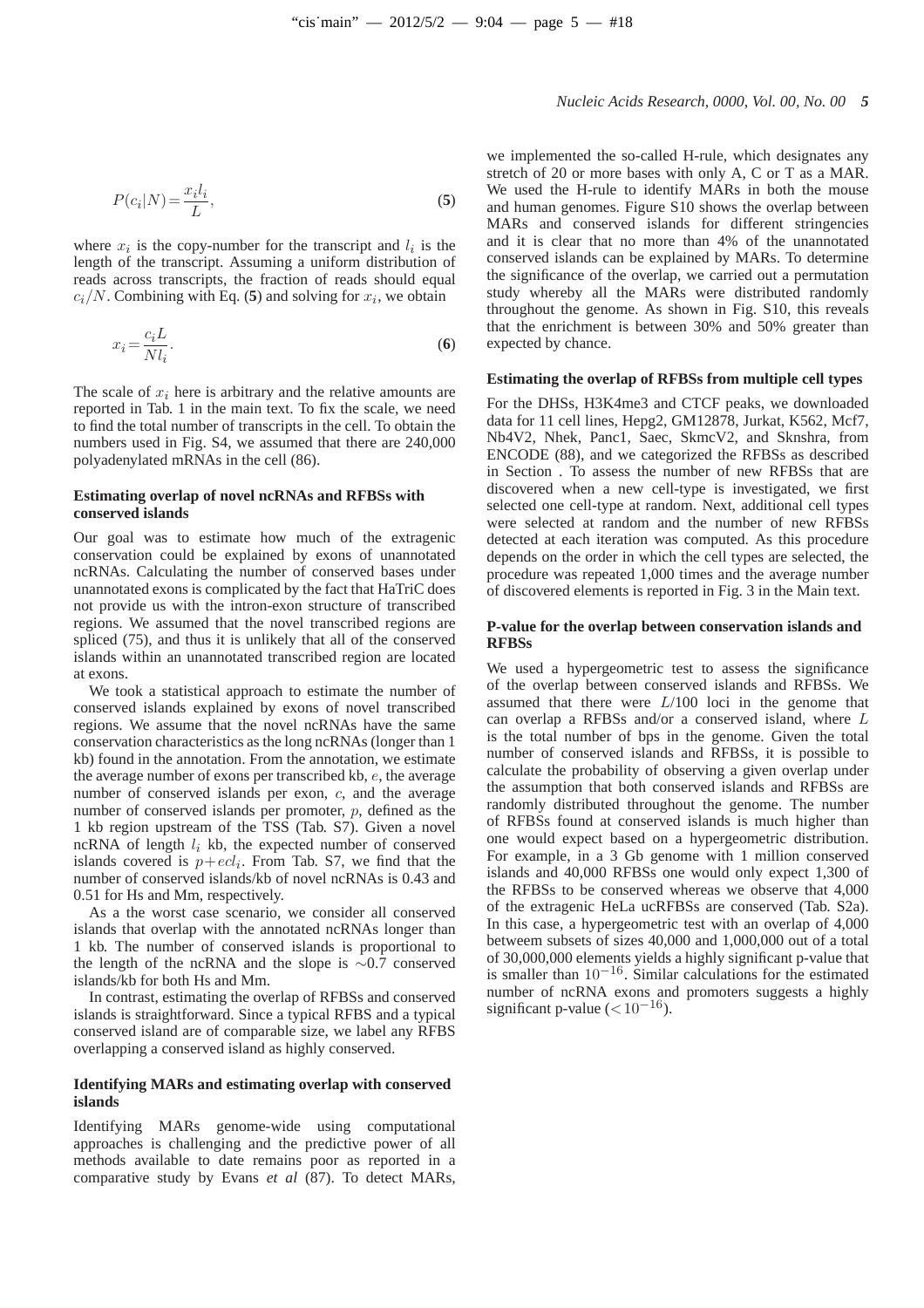**Table S1. Categorization of transcribed regions detected using HaTriC for mouse neurons and HeLa cells.** The table shows the number of HaTriC-defined transcribed regions that correspond to coding and non-coding genes as well as to unannotated regions. For protein-coding genes, it is indicated whether the transcribed regions span multiple genes or correspond to an incomplete fragment (portion) of a gene. Here the fraction of reads is calculated with respect to the number of reads left after having removed the ones found at highly expressed short ncRNAs, (S) is sense and (AS) is anti-sense.

| Mouse neurons                                            |             |                    |                 |                 |  |
|----------------------------------------------------------|-------------|--------------------|-----------------|-----------------|--|
| Category                                                 | $#$ regions | <b>Fraction of</b> | <b>Fraction</b> | <b>Fraction</b> |  |
|                                                          |             | transcripts        | of reads        | of genome       |  |
| Matching a single protein-coding gene (S)                | 7492        | 0.612              | 0.544           | 0.094           |  |
| Matching multiple annotated genes (S)                    | 374         | 0.031              | 0.009           | 0.003           |  |
| Matching portion of annotated gene (S)                   | 2213        | 0.181              | 0.363           | 0.073           |  |
| Matching a single annotated non-coding gene (S)          | 240         | 0.020              | 0.001           | 0.001           |  |
| Starting within 10 kb of an annotated TSS (S or AS)      | 1508        | 0.123              | 0.002           | 0.004           |  |
| Starting within annotated coding or non-coding gene (AS) | 104         | 0.008              | 0.000           | 0.000           |  |
| Starting within 2kb of an enhancer                       | 52          | 0.004              | 0.000           | 0.000           |  |
| Novel (HaTriC-defined) ncRNA                             | 255         | 0.021              | 0.001           | 0.001           |  |

| HeLa                                                     |             |                    |                 |                 |
|----------------------------------------------------------|-------------|--------------------|-----------------|-----------------|
| Category                                                 | $#$ regions | <b>Fraction of</b> | <b>Fraction</b> | <b>Fraction</b> |
|                                                          |             | transcripts        | of reads        | of genome       |
| Matching a single protein-coding gene (S)                | 5987        | 0.692              | 0.587           | 0.060           |
| Matching multiple annotated genes (S)                    | 377         | 0.044              | 0.006           | 0.001           |
| Matching portion of annotated gene (S)                   | 1464        | 0.169              | 0.304           | 0.035           |
| Matching a single annotated non-coding gene (S)          | 62          | 0.007              | 0.002           | 0.000           |
| Starting within 10 kb of an annotated TSS (S or AS)      | 628         | 0.073              | 0.004           | 0.001           |
| Starting within annotated coding or non-coding gene (AS) | 26          | 0.003              | 0.000           | 0.000           |
| Starting within 2kb of an enhancer                       |             | 0.000              | 0.000           | 0.000           |
| Novel (HaTriC-defined) ncRNA                             | 103         | 0.012              | 0.002           | 0.000           |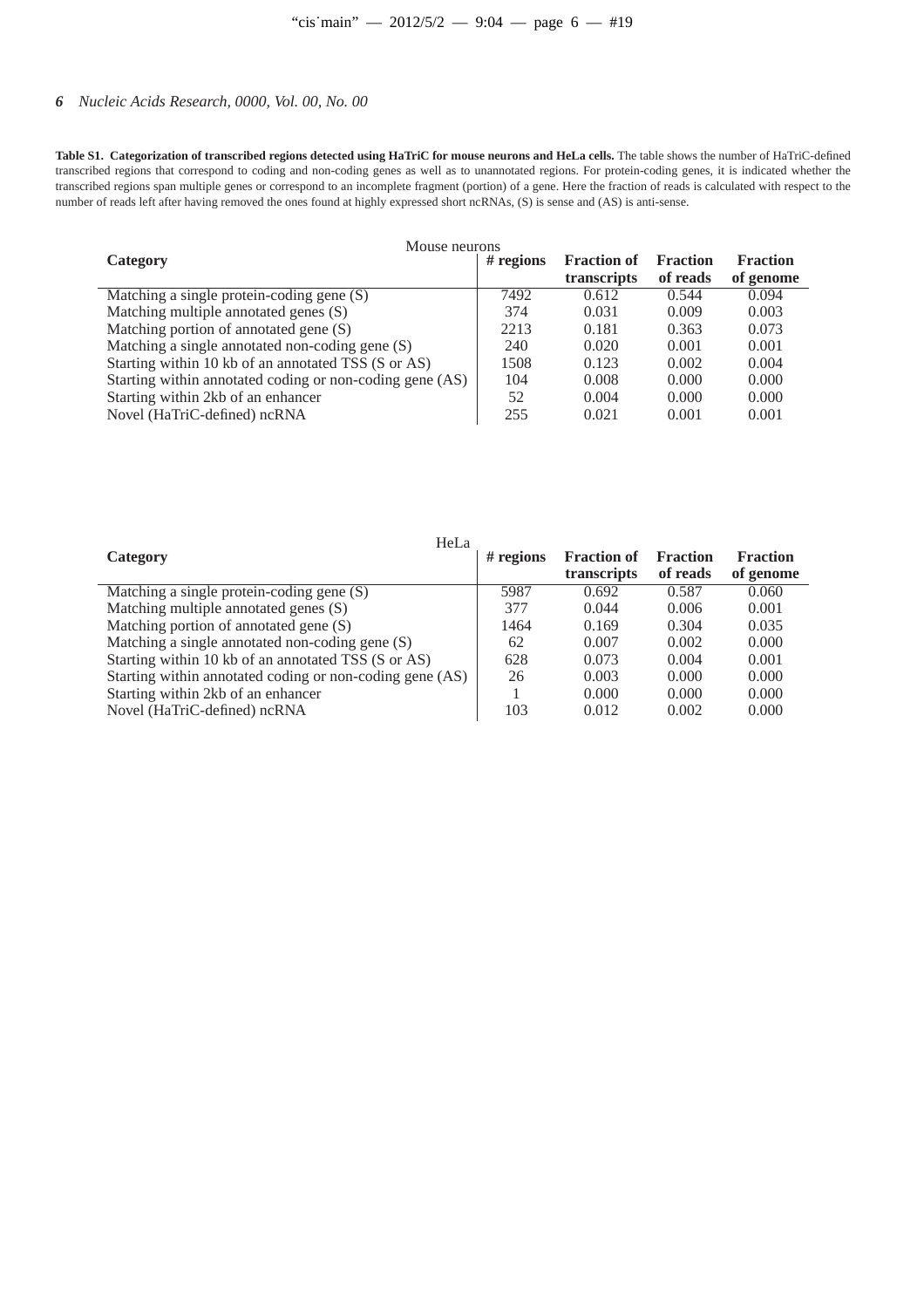**Table S2. Categorization of DNaseI hypersensitive sites (DHSs) in HeLa cells and overlap between RFBSs and DNaseI hypersensitive sites.** (*a*) Each DHS was assigned to one of the non-overlapping categories represented at each row (Methods). The two columns show the total number of DHSs in each category, including the fraction of the DHSs that overlap a conserved island. (*b*) Around 90% regulatory factor binding sites overlap with DHSs. The only significant exception is the insulator binding protein CTCF that appears to bind in many locations that are not DHSs.

| ٦   |  |
|-----|--|
| - - |  |

| <b>Annotation/HaTric-based category</b>          | HeLa  |           |
|--------------------------------------------------|-------|-----------|
|                                                  | Peaks | Conserved |
| Promoter of annotated protein-coding gene        | 29001 | 0.19      |
| Promoter of annotated ncRNA                      | 3030  | 0.16      |
| Promoter of novel (HaTriC-defined) ncRNA         | 286   | 0.07      |
| Extragenic enhancer                              | 17607 | 0.16      |
| Intragenic enhancer                              | 12767 | 0.17      |
| Overlaps exon of annotated protein-coding gene   | 1577  | 0.44      |
| Overlaps exon of annotated ncRNA                 | 213   | 0.14      |
| Overlaps intron of annotated protein-coding gene | 23983 | 0.12      |
| Overlaps intron of annotated ncRNA               | 2510  | 0.11      |
| Overlaps MAR                                     | 1445  | 0.15      |
| Unannotated extragenic                           | 32413 | 0.10      |

**b**

| <b>Factor</b>    | <b>HeLa Binding sites</b> | <b>Overlap of factor with HeLa DHSs</b> |
|------------------|---------------------------|-----------------------------------------|
| Ap2alpha         | 13701                     | 0.873                                   |
| Ap2gamma         | 18244                     | 0.828                                   |
| Cfos             | 20701                     | 0.938                                   |
| Cmyc             | 19039                     | 0.946                                   |
| Max              | 24789                     | 0.921                                   |
| E2f4             | 3455                      | 0.930                                   |
| E <sub>2f6</sub> | 5766                      | 0.881                                   |
| Ctcf             | 44809                     | 0.565                                   |
|                  |                           |                                         |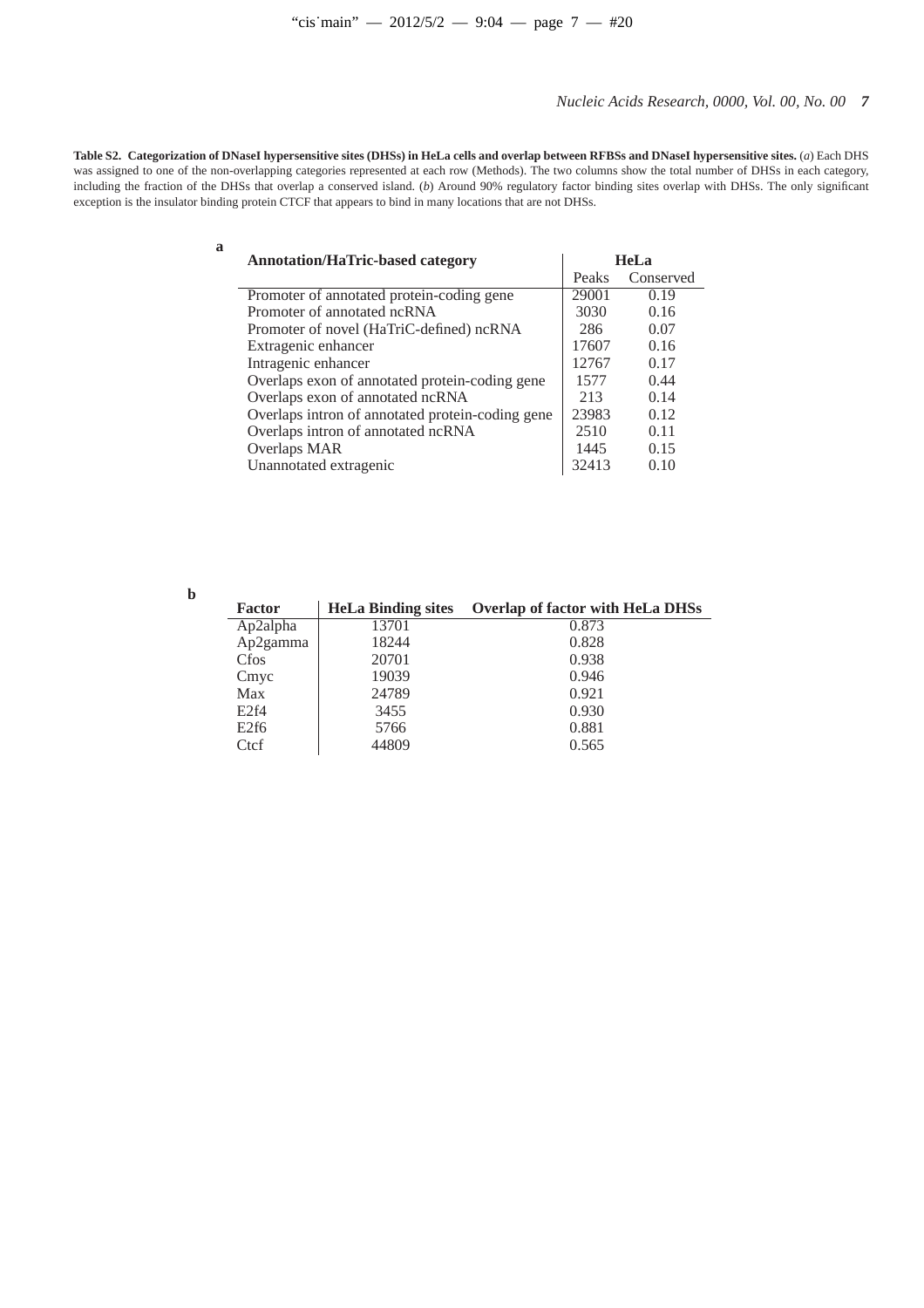**a**

**Table S3. Categorization of (***a***) RFBSs, (***b***) CTCF peaks and (***c***) H3K4me3 peaks in mouse neurons and HeLa cells.** See Section and caption for Tab. S2a for description of categories. The HeLa RFBSs include AP2α, AP2γ, MAX, cFOS, cMYC, E2F4, and E2F6 and the mouse RFBSs include CBP, CREB, NPAS4 and SRF.

| <b>Annotation/HaTric-based category</b>          | <b>Mouse neurons</b> |           | <b>HeLa</b> |           |
|--------------------------------------------------|----------------------|-----------|-------------|-----------|
|                                                  | Peaks                | Conserved | Peaks       | Conserved |
| Promoter of annotated protein-coding gene        | 15944                | 0.25      | 12025       | 0.24      |
| Promoter of annotated ncRNA                      | 2833                 | 0.27      | 1134        | 0.17      |
| Promoter of novel (HaTriC-defined) ncRNA         | 223                  | 0.31      | 87          | 0.05      |
| Extragenic enhancer                              | 6960                 | 0.35      | 7443        | 0.15      |
| Intragenic enhancer                              | 7758                 | 0.34      | 5498        | 0.15      |
| Overlaps exon of annotated protein-coding gene   | 1298                 | 0.41      | 545         | 0.41      |
| Overlaps exon of annotated ncRNA                 | 252                  | 0.27      | 63          | 0.11      |
| Overlaps intron of annotated protein-coding gene | 14848                | 0.23      | 7035        | 0.09      |
| Overlaps intron of annotated ncRNA               | 1496                 | 0.29      | 747         | 0.09      |
| Overlaps MAR                                     | 1218                 | 0.31      | 268         | 0.12      |
| Unannotated extragenic                           | 19398                | 0.23      | 9740        | 0.08      |

| <b>Annotation/HaTric-based category</b>          |       | <b>HeLa</b> |
|--------------------------------------------------|-------|-------------|
|                                                  | Peaks | Conserved   |
| Promoter of annotated protein-coding gene        | 8137  | 0.19        |
| Promoter of annotated ncRNA                      | 953   | 0.14        |
| Promoter of novel (HaTriC-defined) ncRNA         | 56    | 0.02        |
| Extragenic enhancer                              | 1771  | 0.14        |
| Intragenic enhancer                              | 12.57 | 0.13        |
| Overlaps exon of annotated protein-coding gene   | 1365  | 0.48        |
| Overlaps exon of annotated ncRNA                 | 112   | 0.16        |
| Overlaps intron of annotated protein-coding gene | 11958 | 0.10        |
| Overlaps intron of annotated ncRNA               | 1223  | 0.11        |
| Overlaps MAR                                     | 649   | 0.14        |
| Unannotated extragenic                           | 15131 |             |

| c |                                                  |       |                      |                  |             |  |
|---|--------------------------------------------------|-------|----------------------|------------------|-------------|--|
|   | <b>Annotation/HaTric-based category</b>          |       | <b>Mouse neurons</b> |                  | <b>HeLa</b> |  |
|   |                                                  | Peaks | Conserved            | Peaks            | Conserved   |  |
|   | Promoter of annotated protein-coding gene        | 11213 | 0.18                 | 32974            | 0.16        |  |
|   | Promoter of annotated ncRNA                      | 1016  | 0.21                 | 2825             | 0.12        |  |
|   | Promoter of novel (HaTriC-defined) ncRNA         | 104   | 0.23                 | 290              | 0.04        |  |
|   | Extragenic enhancer                              | 147   | 0.33                 | $\left( \right)$ | <b>NaN</b>  |  |
|   | Intragenic enhancer                              | 192   | 0.34                 |                  | <b>NaN</b>  |  |
|   | Overlaps exon of annotated protein-coding gene   | 232   | 0.39                 | 488              | 0.53        |  |
|   | Overlaps exon of annotated ncRNA                 | 63    | 0.11                 | 47               | 0.13        |  |
|   | Overlaps intron of annotated protein-coding gene | 1379  | 0.14                 | 3948             | 0.08        |  |
|   | Overlaps intron of annotated ncRNA               | 195   | 0.16                 | 314              | 0.08        |  |
|   | Overlaps MAR                                     | 69    | 0.14                 | 192              | 0.07        |  |
|   | Unannotated extragenic                           | 1436  | 0.15                 | 4827             | 0.07        |  |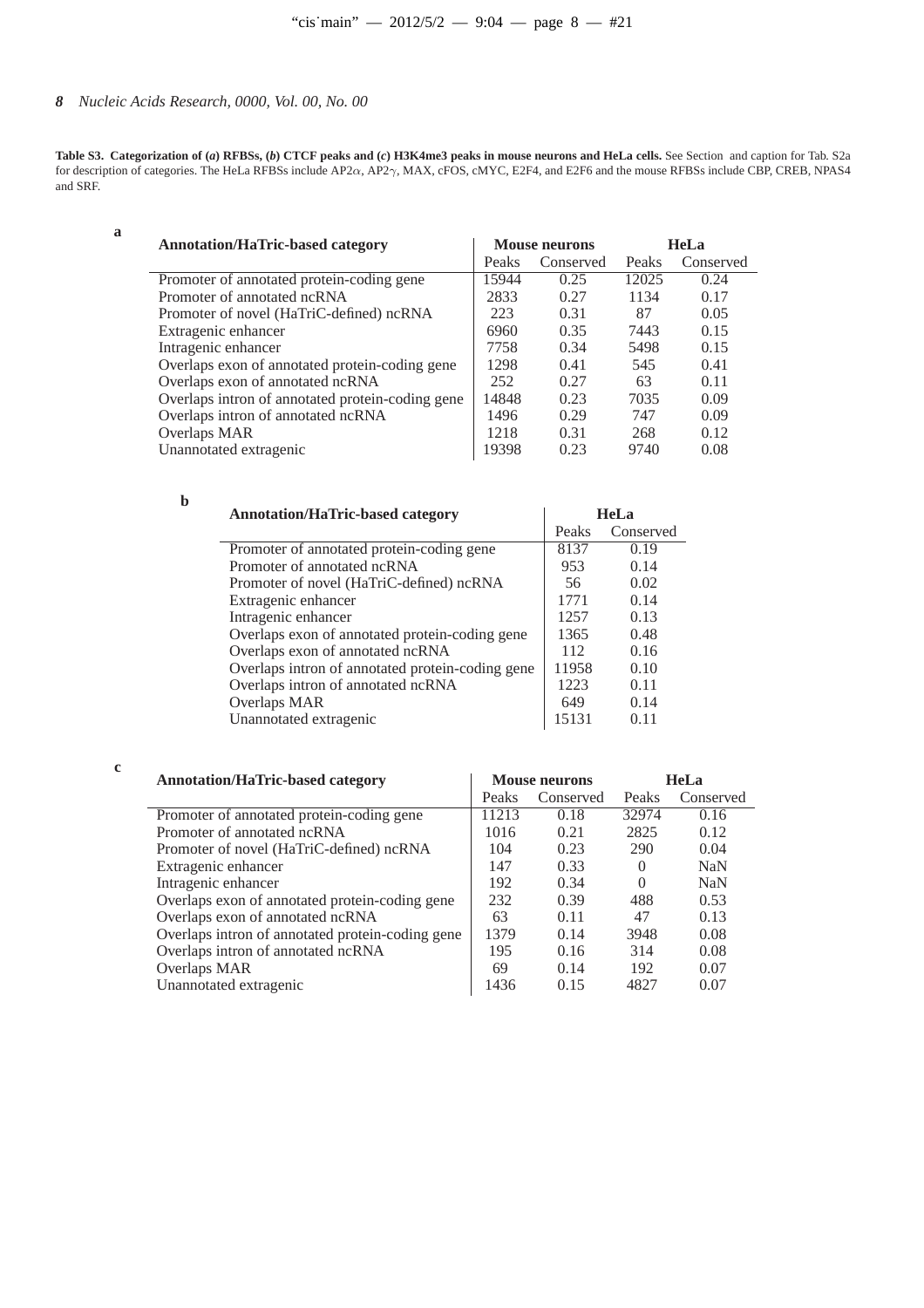**Table S4. Categorization of conserved islands based on (***a***) mouse neurons and (***b***) HeLa cells.** The first column shows the number of islands in each category, and the second shows the fraction of the genome covered by those islands.

| $\mathbf{a}$ |                                           |                    |                      |
|--------------|-------------------------------------------|--------------------|----------------------|
|              | Category                                  | #Conserved islands | Percentage of genome |
|              | Promoter of annotated protein-coding gene | 113645             | 0.54                 |
|              | Promoter of annotated non-coding gene     | 42796              | 0.32                 |
|              | Exon of annotated protein-coding gene     | 190296             | 1.02                 |
|              | Exon of annoated ncRNA                    | 12153              | 0.06                 |
|              | Enhancer (Kim et al., 2010)               | 7051               | 0.05                 |
|              | Other (unannotated) RFBS                  | 14450              | 0.10                 |
|              | <b>MARs</b>                               | 44910              | 0.06                 |
|              | Intronic conserved island                 | 297578             | 1.14                 |
|              | Extragenic conserved island               | 383289             | 1.87                 |
|              | Total                                     | 1106168            | 517                  |

| Category                                  | #Conserved islands | Percentage of genome |
|-------------------------------------------|--------------------|----------------------|
| Promoter of annotated protein-coding gene | 143422             | 0.63                 |
| Promoter of annotated non-coding gene     | 20915              | 0.09                 |
| Exon of annotated protein-coding gene     | 179032             | 0.82                 |
| Exon of annoated ncRNA                    | 8074               | 0.03                 |
| Enhancer (Heintzmann et al., 2009)        | 7481               | 0.04                 |
| Insulator (defined by presence of CTCF)   | 9621               | 0.02                 |
| Other (unannotated) RFBS                  | 9324               | 0.04                 |
| <b>MARs</b>                               | 49547              | 0.05                 |
| Intronic conserved island                 | 318337             | 1.03                 |
| Extragenic conserved island               | 400340             | 1.45                 |
| Total                                     | 1136472            | 4.22                 |

**b**

**Table S5. Read counts and the number of novel transcripts detected using total RNA RNA-Seq data from human tissues.** To detect novel ncRNAs, we applied HaTriC to RNA-Seq data from ten different human tissues. The RNA-Seq was performed as described in (76). We obtained the RNA from the Ambion FirstChoice Human total RNA Survey Panel. For the Survey panel, since we lacked H3K4me3 occupancy for these tissues, we used RefSeq, UCSC, and Ensembl gene annotations in lieu of H3K4me3 for HaTriC optimization. We used the data from chr 21 with the data from the brain sample to establish the a parameter set that was used for all other samples.

| <b>Tissue</b> | #Reads(M) | #novel ncRNAs |
|---------------|-----------|---------------|
| <b>Brain</b>  | 12.17     | 110           |
| Heart         | 11.82     | 111           |
| Kidney        | 17.72     | 135           |
| Liver         | 16.09     | 81            |
| Lung          | 11.78     | 85            |
| Ovary         | 6.92      | 159           |
| Placenta      | 10.04     | 245           |
| Spleen        | 27.64     | 91            |
| <b>Testis</b> | 15.43     | 211           |
| Thymus        | 16.91     | 75            |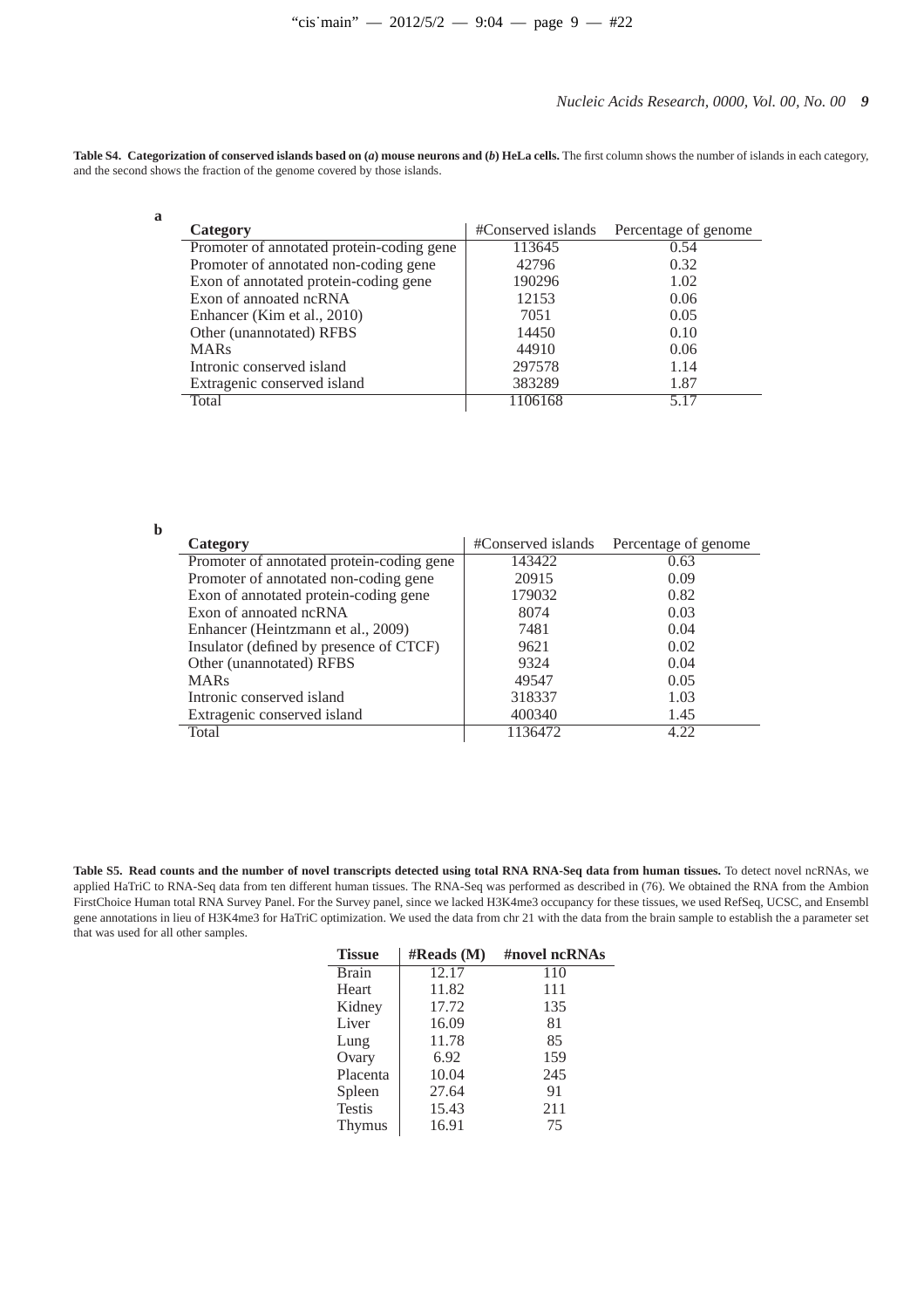| Data set                      | <b>Type</b> | Origin                |
|-------------------------------|-------------|-----------------------|
| Mouse total RNA               | RNA-Seq     | Kim <i>et al</i> (76) |
| Mouse $polyA^+$ RNA           | RNA-Seq     | Kim <i>et al</i> (76) |
| <b>HeLa</b> total RNA         | RNA-Seq     | This study            |
| Total RNA from 10 tissues     | RNA-Seq     | This study            |
| <b>Mouse RFBSs</b>            | ChIP-Seq    | Kim <i>et al</i> (76) |
| Mouse histone modifications   | ChIP-Seq    | Kim <i>et al</i> (76) |
| DNaseI hypersensitive regions | ChIP-Seq    | ENCODE (88)           |
| Human histone modifications   | ChIP-Seq    | ENCODE (88)           |
| <b>Human RFBSs</b>            | ChIP-Seq    | ENCODE (88)           |
| Mouse enhancers               | list        | Kim <i>et al</i> (76) |
| HeLa enhancers                | list        | Heintzman et al (77)  |

**Table S6. Data sets used.** A summary of the different data sets used in this study and where they were obtained.

 $\overline{a}$ 

Table S7. Conservation properties of ncRNAs. Empirically, it was found that the number of exons per kb has a fat-tailed distribution. To reduce the impact of outliers, the table reports the geometric mean rather than the arithmetic mean for the number of exons/kb. The last three lines correspond to the statistics from a collection of lincRNAs (89) which only contains data for human.

|                                     | Mm   | Hs   |  |
|-------------------------------------|------|------|--|
| Exons/kb, coding                    | .73  | 1.05 |  |
| Conserved islands/exon, coding      | 1.53 | 1.41 |  |
| Conserved islands/promoter, coding  | 1.30 | 1.04 |  |
| Exons/kb, ncRNA                     | .62  | .59  |  |
| Conserved islands/exon, ncRNA       | .82  | .73  |  |
| Conserved islands/promoter, ncRNA   | 1.07 | 1.08 |  |
| Exons/kb, lincRNA                   | N/A  | .34  |  |
| Conserved islands/exon, lincRNA     | N/A  | .41  |  |
| Conserved islands/promoter, lincRNA | N/A  | .41  |  |
|                                     |      |      |  |

**Table S8. Comprehensive accounting of RNA-Seq reads by genomic locus for HeLa cells.** See Tab. 1 in main text for legend. Transcribed loci were required to have 5 RNA-Seq reads and a read density of at least 1 per kb.

|                                       | Percentage of |       | Percentage of |
|---------------------------------------|---------------|-------|---------------|
| <b>Transcript category</b>            | RNA-Seq reads | #Loci | genome        |
| Protein-coding gene                   | 59.591        | 7423  | 9.77          |
| Annotated non-coding gene             | 1.614         | 629   | 0.32          |
| snRNAs, tRNAs, scRNAs, srpRNAs, rRNAs | 37.649        | 3058  | 0.01          |
| Promoter AS transcript                | 0.469         | 1783  | 0.26          |
| Other (HaTric-defined) AS transcript  | 0.115         | 189   | 0.08          |
| Novel (HaTric-defined) transcript     | 0.117         | 91    | 0.03          |
| Extragenic enhancer RNA               | 0.161         | 306   | 0.03          |
| Intragenic enhancer RNA               | 0.018         | 65    | 0.01          |
| Other RFBSs-associated RNA            | 0.040         | 182   | 0.01          |
| Insulators associated RNA             | 0.031         | 368   | 0.02          |
| Associated with other H3K4me3 peaks   | 0.021         | 289   | 0.01          |
| Total                                 | 99.8253       | 14383 | 10.5507       |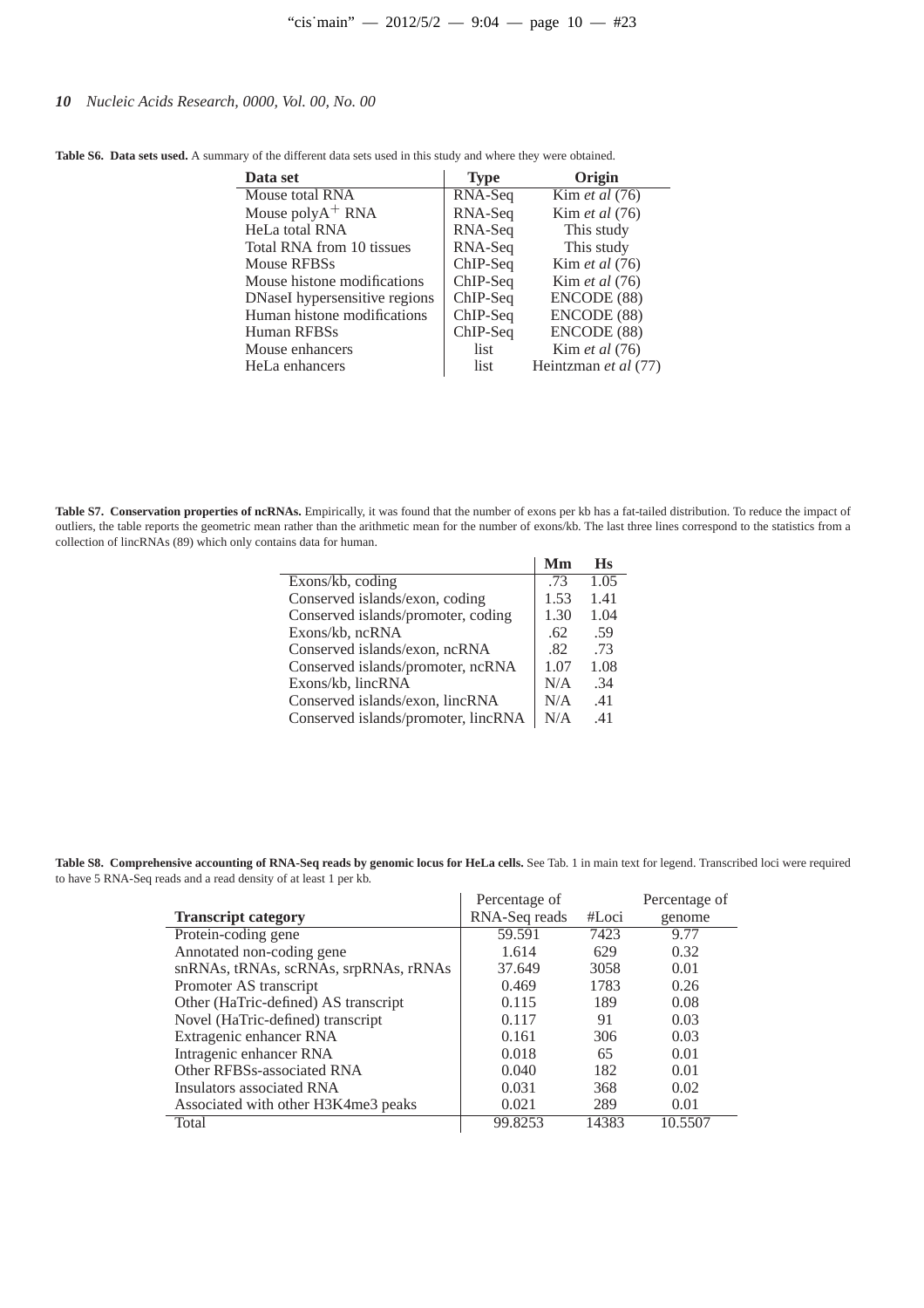

**Figure S1. Distribution of average RNA-Seq read densities in candidate transcribed regions defined in the first iteration of HaTriC.** In the first iteration of HaTriC, read densities across candidate transcribed regions from mouse chromosome 19 show a bimodal distribution: HaTriC calls the candidate regions in the high density mode (right) as transcribed. Note that the high-density mode is larger for two reasons. First, regions with zero reads are not shown, since the scale on the x-axis is logarithmic. Second, the lengths of the regions vary, with candidate regions in the low-density mode (left) typically being much longer than those in the high-density mode. In later iterations of HaTriC, the distribution shifts and becomes uni-modal (not shown), prompting the algorithm to terminate as no new transcribed regions are detected.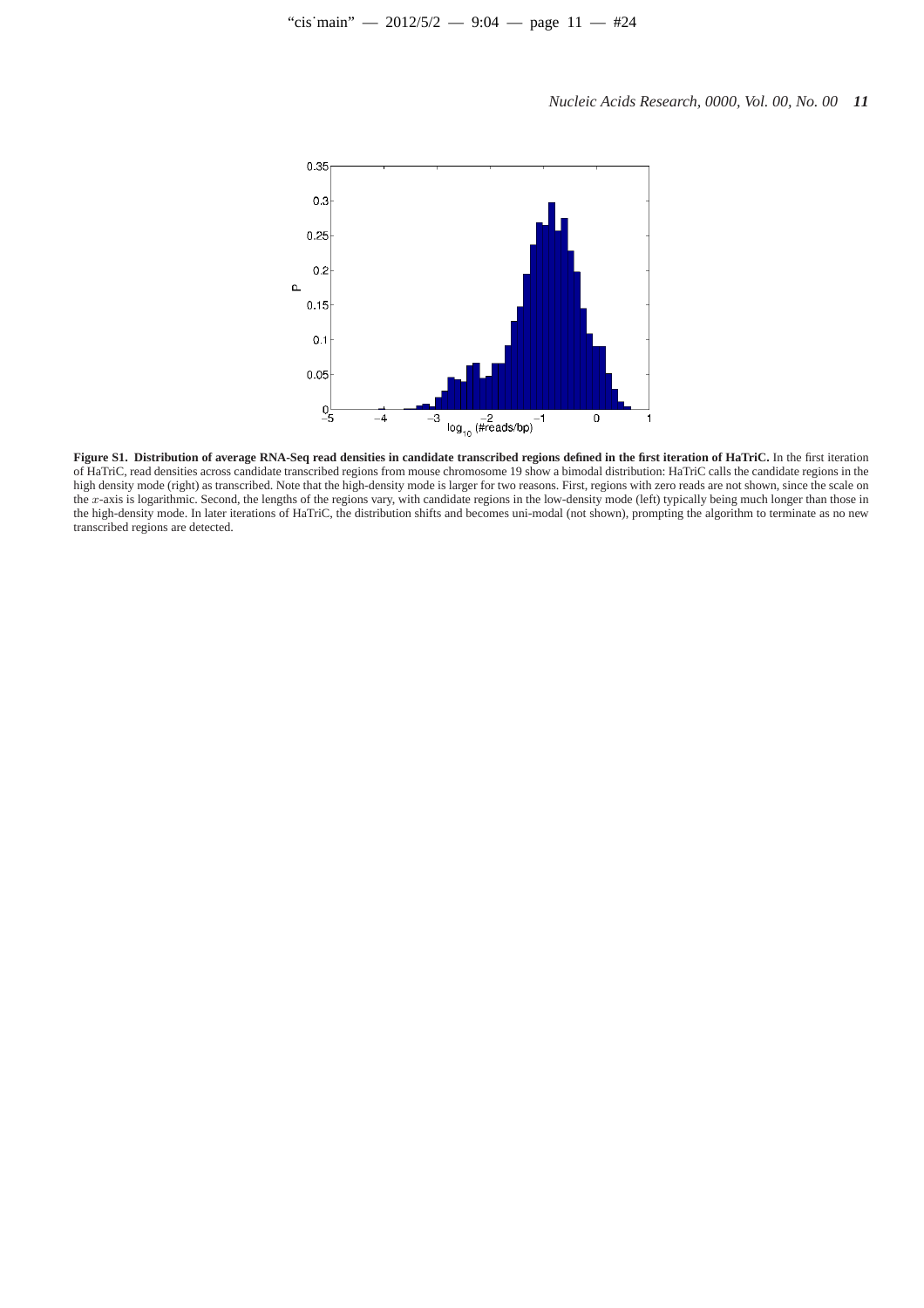

**Figure S2. Distribution of the reads that were not accounted for by HaTriC, the annotation, enhancers or RFBSs.** (*A*) Mouse neurons. (*B*) HeLa cells. The .2% of RNA-Seq reads that remained after constructing Tab. 1 in the main text (or Tab. S8 for HeLa) were placed into non-overlapping 2 kb bins. We then fitted the data to Poisson and negative binomial distributions and it is clear that the latter provides a better fit. Moreover, the vast majority of the bins with higher than expected read counts have neighboring bins that are empty (not shown), arguing against them being part of longer lowly expressed transcripts.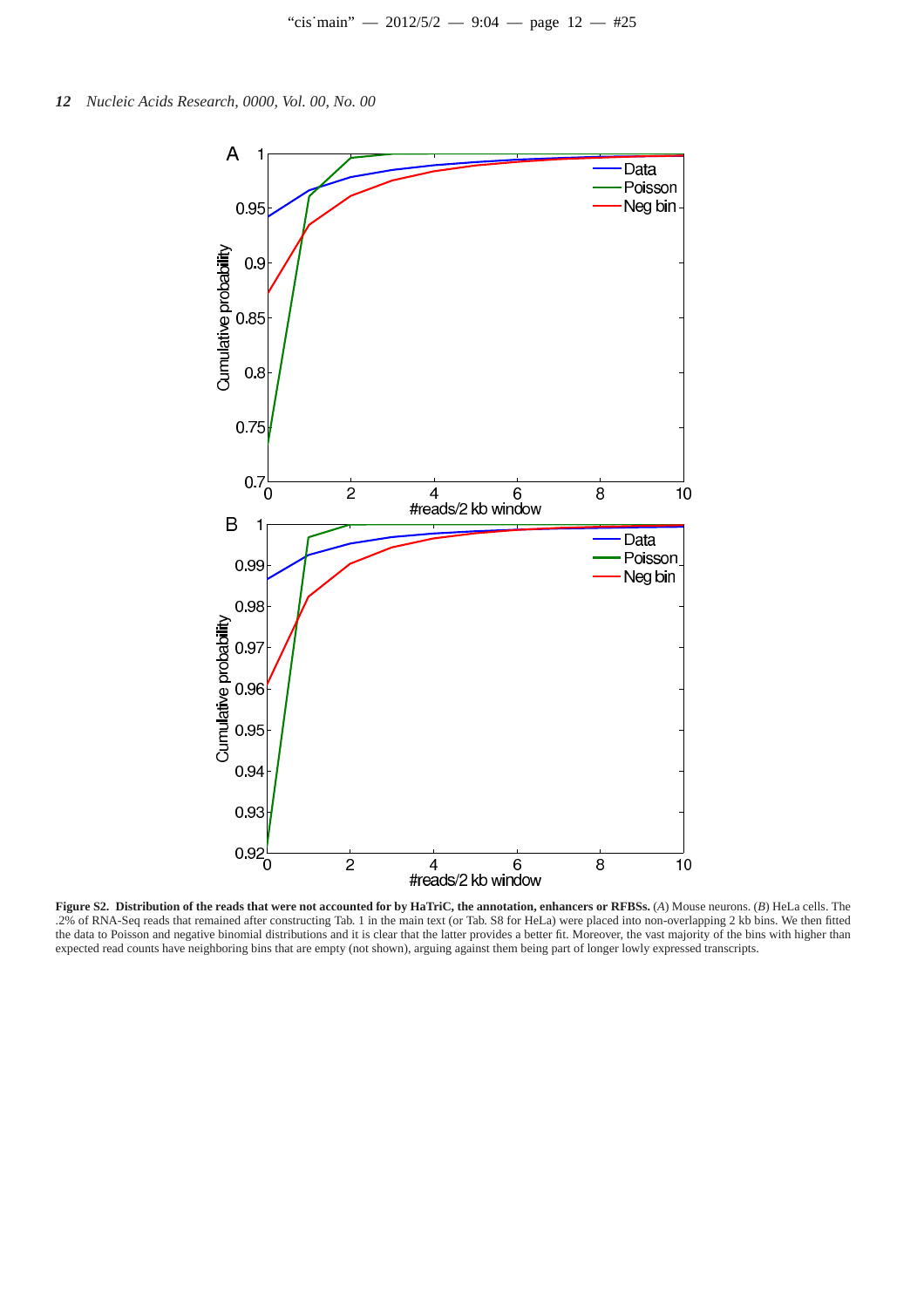

**Figure S3. Cumulative distribution of the length of conserved islands found in mouse (a) and human (b).** The total number of conserved islands can be found in Tab. S4.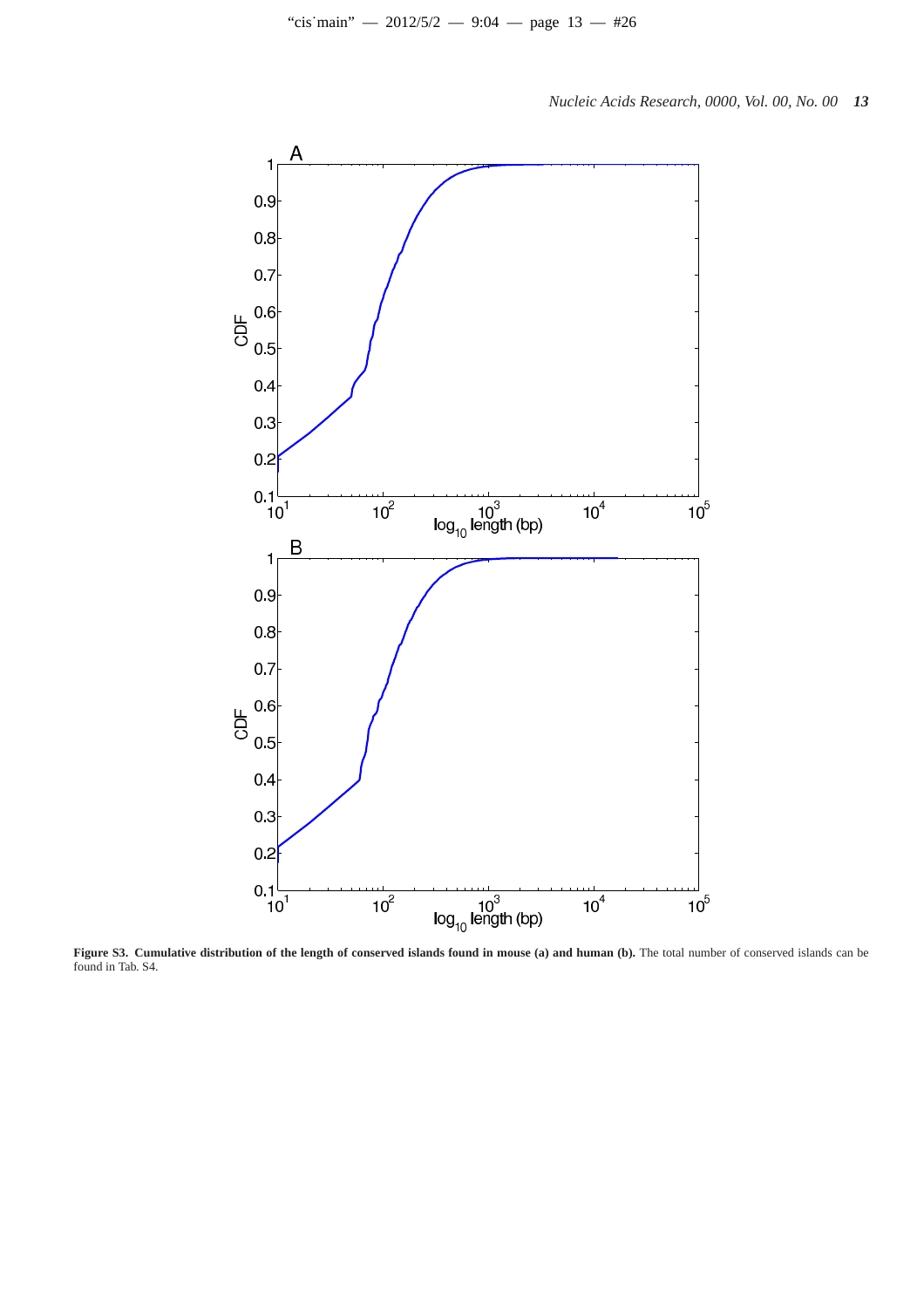*14 Nucleic Acids Research, 0000, Vol. 00, No. 00*



**Figure S4. Estimated transcript copy number per cell and lengths of transcribed regions.** Box-plot showing the distribution of the estimated copy number per cell for (*A*) mouse neurons and (*B*) HeLa cells. The number of transcripts for each category are log-normally distributed with a median close to or below one for most regions. The transcribed regions and categories are the same as in Tab. 1. The red line shows the median and the box spans the 25th to 75th percentiles of the data, with the whiskers covering 99.3% of the data and the '+' representing outliers. The total number of loci in each category can be found in Tab. 1 and S8, and it is clear that most non mRNA transcripts are present at levels of fewer than one transcript per cell. Box-plot showing the distribution of the lengths of transcribed regions for (*C*) mouse neurons and (*D*) HeLa cells. The lengths for each category are log-normally distributed. The transcribed regions and categories are the same as in Tab. 1.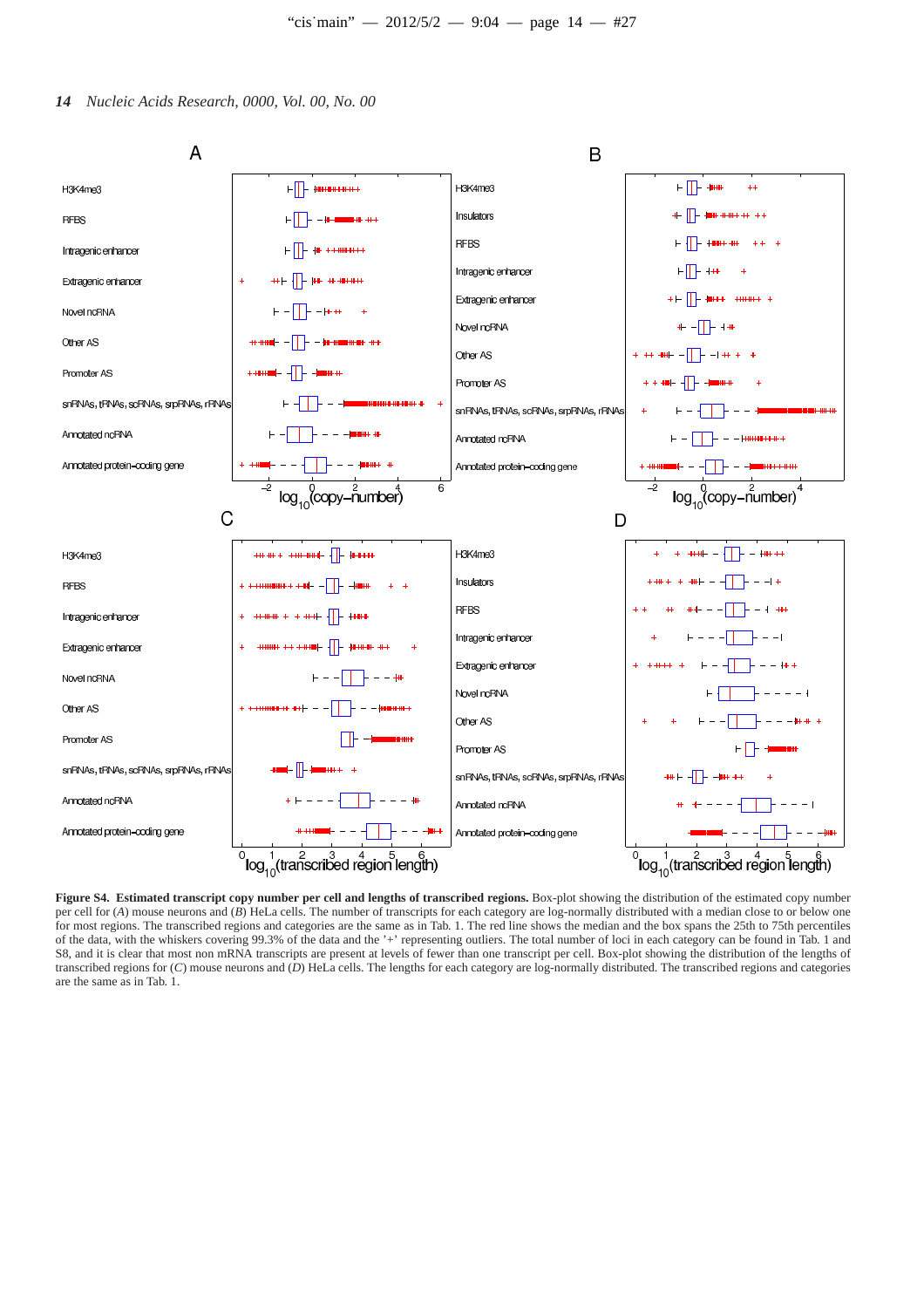

**Figure S5. Profiles at conserved islands** (*A*) H3K4me1 (*B*) CBP. These plots are similar to those in Fig. 2 in the main text and they show the density of H3K4me1 and CBP in the vicinity of conserved islands.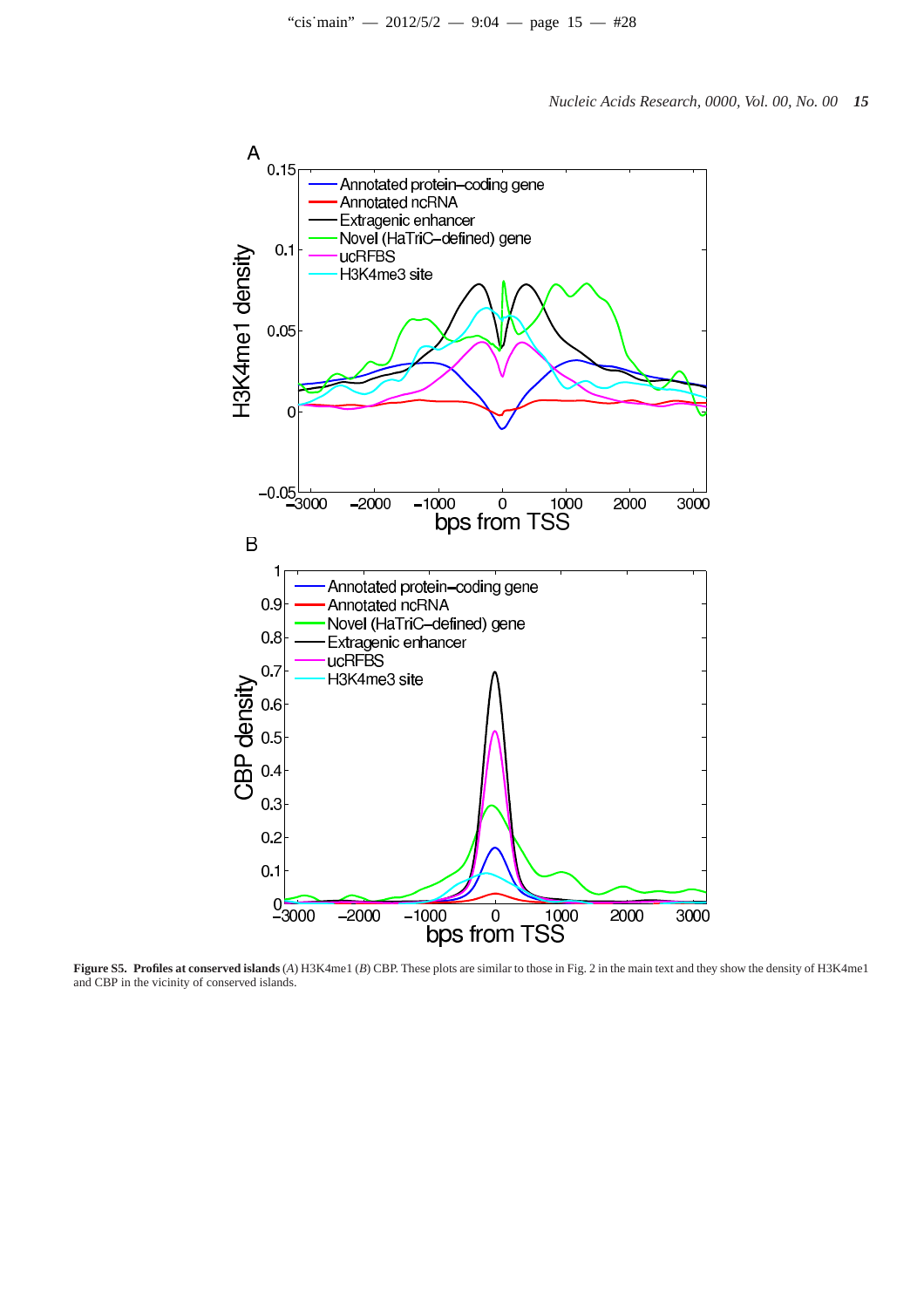

**Figure S6. TF binding sites from different cell types are likely to overlap.** (*A*) cFOS (*B*) MAX. The y-axis shows the fold-enrichment of the number of binding sites found in two or more cell types compared to what one would expect if the choice of binding sites in different cell-types was independent. The binding probability for each cell type was estimated as the total number of binding sites divided by the total number of DHSs.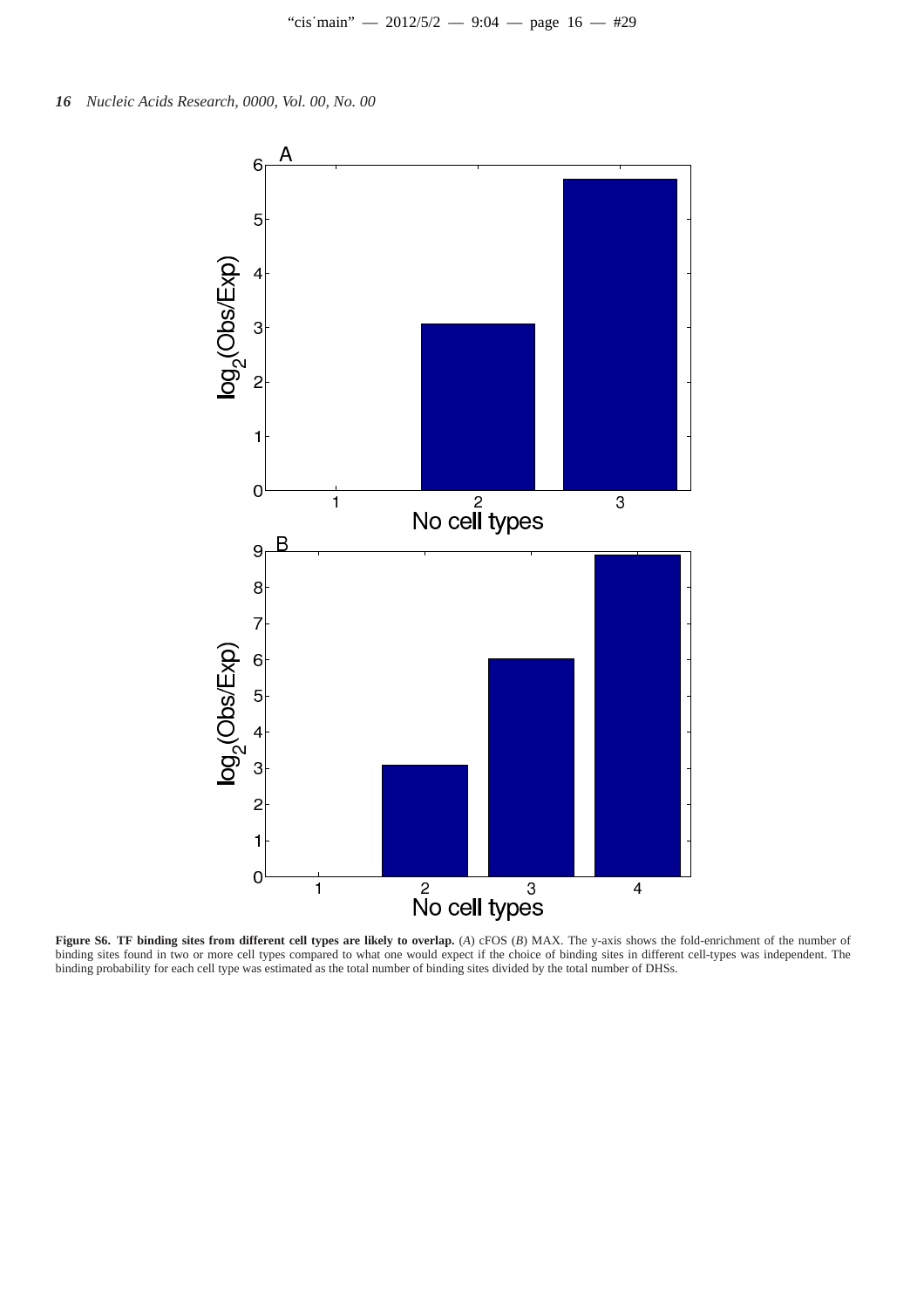

**Figure S7. Properties of transcribed conserved islands in HeLa cells.** This figure is similar to Fig.2 in the main text except that the H3K4Me3 profile and the polyadenylation ratio are missing. Thresholds for defining expressed loci were 5 RNA-Seq reads and a read density of at least 1 per kb.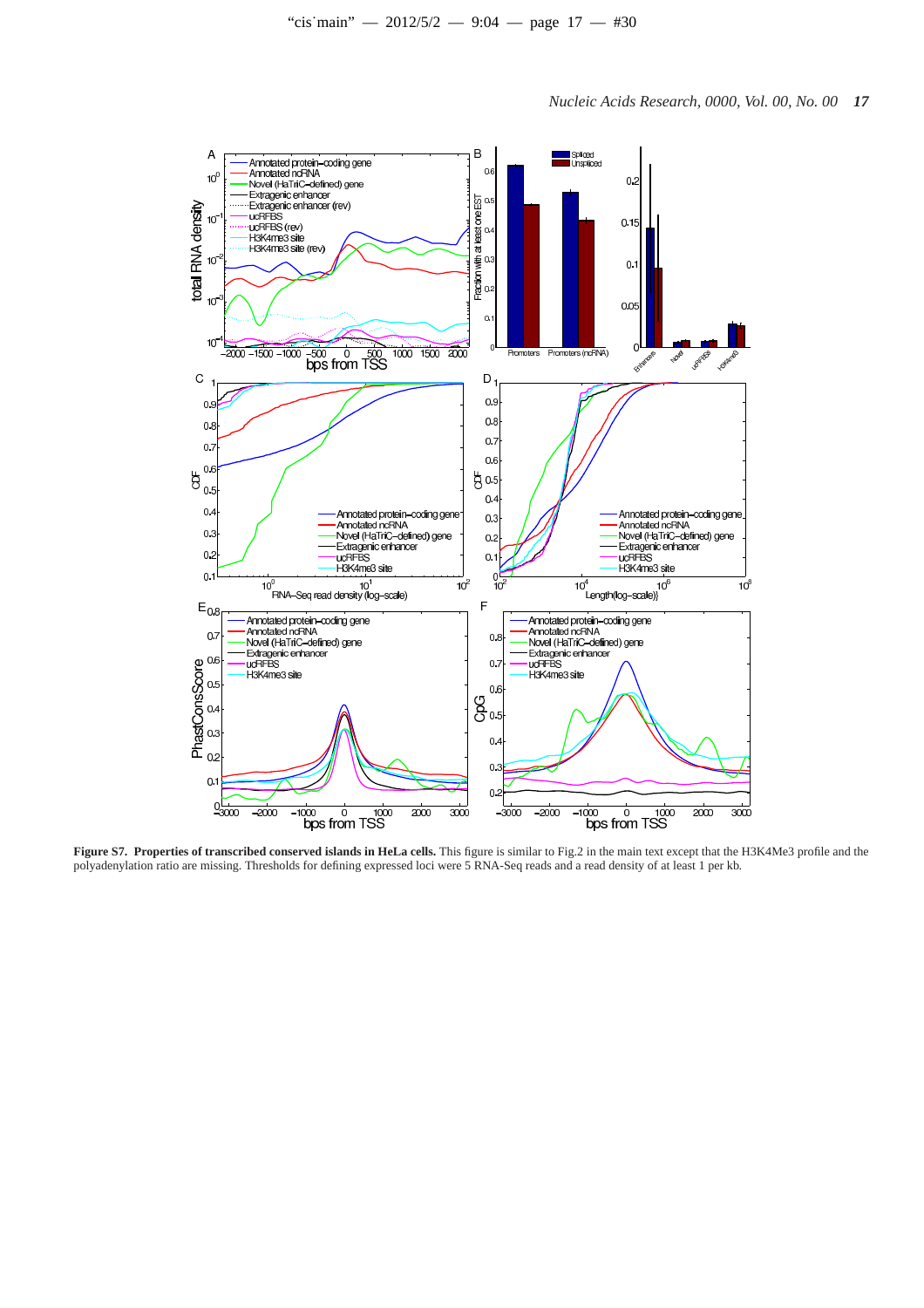

**Figure S8. Few additional transcripts are discovered as a result of deeper sequencing** We randomly down-sampled the RNA-Seq reads to between 10% and 90% of the original number (140 million for mouse neurons and 50 million for HeLa) and re-ran HaTriC using the same parameters as for the full set of reads for mouse neurons (left) and HeLa (right). The y-axis shows the number of novel ncRNAs that were discovered for each sub-sample fraction. Each sub-sample was repeated ten times and the results shown are the averages. For both human and mouse the slopes are relatively flat near the current sequencing depth, suggesting that the number of additional novel ncRNAs that will be found from additional sequencing is relatively low.



**Figure S9. Ratio of spliced and unspliced ESTs.** The plot shows the ratio between spliced and unspliced ESTs (the blue and the red bars in Fig. 2B in the main text). Only the mRNA category is significantly above 1. The error bars represent a 95% confidence interval and they were calculated using the binomial ratio test (90). In some cases the error bars are very large since we are taking the ratio between relatively small values.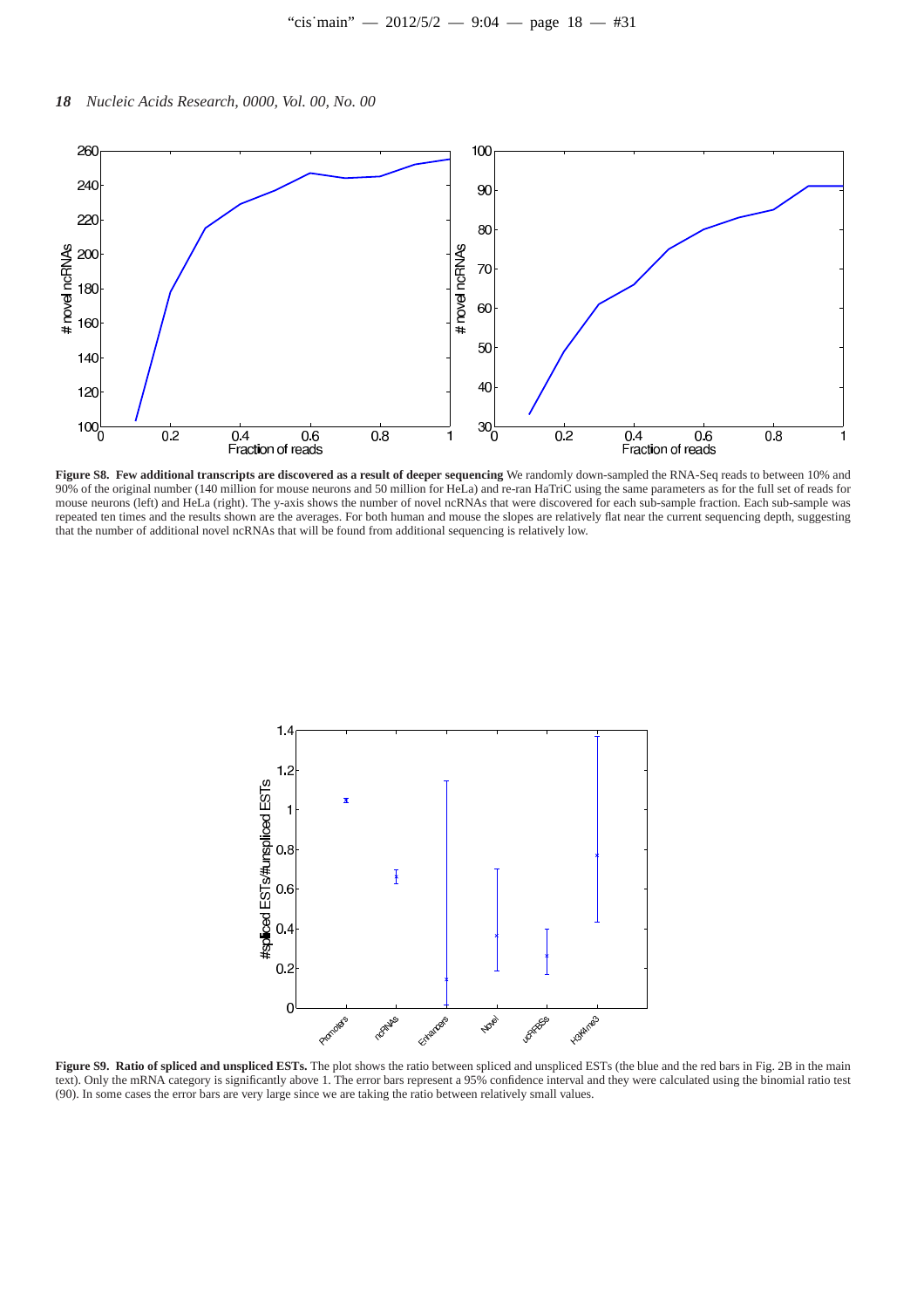

Figure S10. Fraction of conserved islands overlapping MARs. We used the H-rule (87) to identify MARs in the mouse and human genomes. The fraction of conserved islands that are explained by MARs depends on how large fraction of the conserved island that we require to overlap with the MAR and we present the result for three different stringencies (x-axis). The bars labeled data represent the overlap between conserved islands and MARs as observed in the mouse and human genomes. The bars labeled random are shuffle controls where the total number and the length of the MARs was the same as in the data, but their locations human genomes. The bars labeled random are shuffle controls whe were randomized.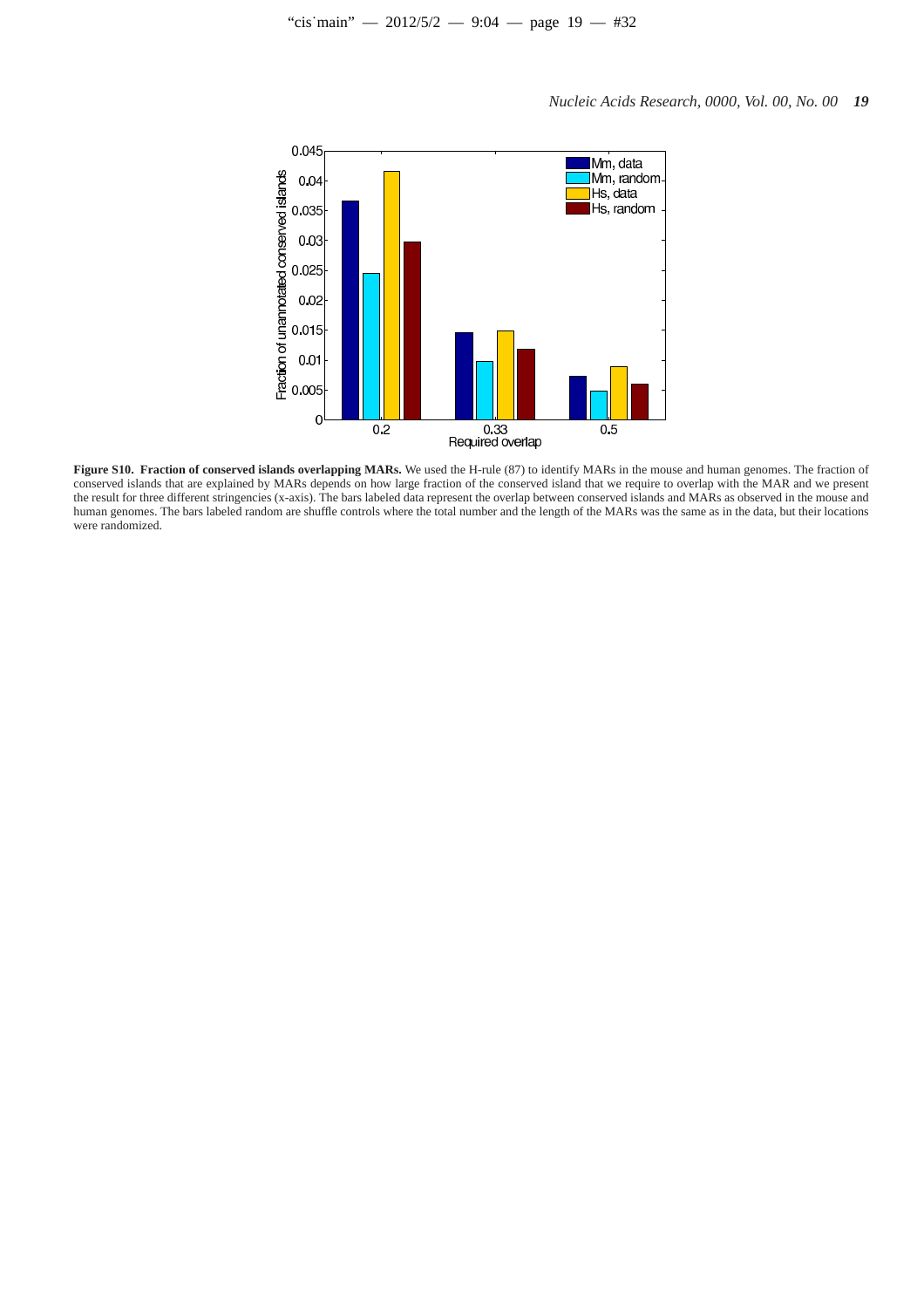#### **REFERENCES**

- 71. Kim D Pruitt, Tatiana Tatusova, and Donna R Maglott. Ncbi reference sequences (refseq): a curated non-redundant sequence database of genomes, transcripts and proteins. *Nucleic Acids Res*, 35(Database issue): D61–5, Jan 2007.
- 72. Brooke Rhead, Donna Karolchik, Robert M Kuhn, Angie S Hinrichs, Ann S Zweig, Pauline A Fujita, Mark Diekhans, Kayla E Smith, Kate R Rosenbloom, Brian J Raney, Andy Pohl, Michael Pheasant, Laurence R Meyer, Katrina Learned, Fan Hsu, Jennifer Hillman-Jackson, Rachel A Harte, Belinda Giardine, Timothy R Dreszer, Hiram Clawson, Galt P Barber, David Haussler, and W James Kent. The ucsc genome browser database: update 2010. *Nucleic Acids Res*, 38(Database issue):D613–9, Jan 2010.
- 73. Paul Flicek, Bronwen L Aken, Benoit Ballester, Kathryn Beal, Eugene Bragin, Simon Brent, Yuan Chen, Peter Clapham, Guy Coates, Susan Fairley, Stephen Fitzgerald, Julio Fernandez-Banet, Leo Gordon, Stefan Gräf, Syed Haider, Martin Hammond, Kerstin Howe, Andrew Jenkinson, Nathan Johnson, Andreas Kähäri, Damian Keefe, Stephen Keenan, Rhoda Kinsella, Felix Kokocinski, Gautier Koscielny, Eugene Kulesha, Daniel Lawson, Ian Longden, Tim Massingham, William McLaren, Karine Megy, Bert Overduin, Bethan Pritchard, Daniel Rios, Magali Ruffier, Michael Schuster, Guy Slater, Damian Smedley, Giulietta Spudich, Y Amy Tang, Stephen Trevanion, Albert Vilella, Jan Vogel, Simon White, Steven P Wilder, Amonida Zadissa, Ewan Birney, Fiona Cunningham, Ian Dunham, Richard Durbin, Xosé M Fernández-Suarez, Javier Herrero, Tim J P Hubbard, Anne Parker, Glenn Proctor, James Smith, and Stephen M J Searle. Ensembl's 10th year. *Nucleic Acids Res*, 38(Database issue): D557–62, Jan 2010.
- 74. P Carninci, T Kasukawa, S Katayama, J Gough, M C Frith, N Maeda, R Oyama, T Ravasi, B Lenhard, C Wells, R Kodzius, K Shimokawa, V B Bajic, S E Brenner, S Batalov, A R R Forrest, M Zavolan, M J Davis, L G Wilming, V Aidinis, J E Allen, A Ambesi-Impiombato, R Apweiler, R N Aturaliya, T L Bailey, M Bansal, L Baxter, K W Beisel, T Bersano, H Bono, A M Chalk, K P Chiu, V Choudhary, A Christoffels, D R Clutterbuck, M L Crowe, E Dalla, B P Dalrymple, B de Bono, G Della Gatta, D di Bernardo, T Down, P Engstrom, M Fagiolini, G Faulkner, C F Fletcher, T Fukushima, M Furuno, S Futaki, M Gariboldi, P Georgii-Hemming, T R Gingeras, T Gojobori, R E Green, S Gustincich, M Harbers, Y Hayashi, T K Hensch, N Hirokawa, D Hill, L Huminiecki, M Iacono, K Ikeo, A Iwama, T Ishikawa, M Jakt, A Kanapin, M Katoh, Y Kawasawa, J Kelso, H Kitamura, H Kitano, G Kollias, S P T Krishnan, A Kruger, S K Kummerfeld, I V Kurochkin, L F Lareau, D Lazarevic, L Lipovich, J Liu, S Liuni, S McWilliam, M Madan Babu, M Madera, L Marchionni, H Matsuda, S Matsuzawa, H Miki, F Mignone, S Miyake, K Morris, S Mottagui-Tabar, N Mulder, N Nakano, H Nakauchi, P Ng, R Nilsson, S Nishiguchi, S Nishikawa, F Nori, O Ohara, Y Okazaki, V Orlando, K C Pang, W J Pavan, G Pavesi, G Pesole, N Petrovsky, S Piazza, J Reed, J F Reid, B Z Ring, M Ringwald, B Rost, Y Ruan, S L Salzberg, A Sandelin, C Schneider, C Schönbach, K Sekiguchi, C A M Semple, S Seno, L Sessa, Y Sheng, Y Shibata, H Shimada, K Shimada, D Silva, B Sinclair, S Sperling, E Stupka, K Sugiura, R Sultana, Y Takenaka, K Taki, K Tammoja, S L Tan, S Tang, M S Taylor, J Tegner, S A Teichmann, H R Ueda, E van Nimwegen, R Verardo, C L Wei, K Yagi, H Yamanishi, E Zabarovsky, S Zhu, A Zimmer, W Hide, C Bult, S M Grimmond, R D Teasdale, E T Liu, V Brusic, J Quackenbush, C Wahlestedt, J S Mattick, D A Hume, C Kai, D Sasaki, Y Tomaru, S Fukuda, M Kanamori-Katayama, M Suzuki, J Aoki, T Arakawa, J Iida, K Imamura, M Itoh, T Kato, H Kawaji, N Kawagashira, T Kawashima, M Kojima, S Kondo, H Konno, K Nakano, N Ninomiya, T Nishio, M Okada, C Plessy, K Shibata, T Shiraki, S Suzuki, M Tagami, K Waki, A Watahiki, Y Okamura-Oho, H Suzuki, J Kawai, Y Hayashizaki, FANTOM Consortium, RIKEN Genome Exploration Research Group, and Genome Science Group (Genome Network Project Core Group). The transcriptional landscape of the mammalian genome. *Science*, 309(5740): 1559–63, Sep 2005.
- 75. M Guttman, I Amit, M Garber, C French, M Lin, D Feldser, M Huarte, O Zuk, B Carey, J Cassady, M Cabili, R Jaenisch, T Mikkelsen, T Jacks, N Hacohen, B Bernstein, M Kellis, A Regev, J Rinn, and E Lander. Chromatin signature reveals over a thousand highly conserved large non-coding rnas in mammals. *Nature*, Feb 2009.
- 76. Tae-Kyung Kim, Martin Hemberg, Jesse M Gray, Allen M Costa, Daniel M Bear, Jing Wu, David A Harmin, Mike Laptewicz, Kellie Barbara-Haley, Scott Kuersten, Eirene Markenscoff-Papadimitriou,

Dietmar Kuhl, Haruhiko Bito, Paul F Worley, Gabriel Kreiman, and Michael E Greenberg. Widespread transcription at neuronal activityregulated enhancers. *Nature*, Apr 2010.

- 77. Nathaniel D Heintzman, Gary C Hon, R David Hawkins, Pouya Kheradpour, Alexander Stark, Lindsey F Harp, Zhen Ye, Leonard K Lee, Rhona K Stuart, Christina W Ching, Keith A Ching, Jessica E Antosiewicz-Bourget, Hui Liu, Xinmin Zhang, Roland D Green, Victor V Lobanenkov, Ron Stewart, James A Thomson, Gregory E Crawford, Manolis Kellis, and Bing Ren. Histone modifications at human enhancers reflect global cell-type-specific gene expression. *Nature*, 459(7243): 108–12, May 2009.
- 78. AFA Smit, R Hubley, and P Green. Repeatmasker open-3.0. http://www.repeatmasker.org.
- 79. Ingrid Daubechies. *Ten Lectures on Wavelets*. Society for Industrial and Applied Mathematics, 1992.
- 80. A. P. Dempster, N. M. Laird, and D. B. Rubin. Maximim likelihood from incomplete data via the EM algorithm. *Journal of the Royal Statistical Society, Series B (Methodlogical)*, 39(1):1–38, 1977.
- 81. Harm van Bakel, Corey Nislow, Benjamin J Blencowe, and Timothy R Hughes. Most "dark matter" transcripts are associated with known genes. *PLoS Biol*, 8(5):e1000371, Jan 2010.
- 82. Amy C Seila, J Mauro Calabrese, Stuart S Levine, Gene W Yeo, Peter B Rahl, Ryan A Flynn, Richard A Young, and Phillip A Sharp. Divergent transcription from active promoters. *Science*, 322(5909):1849–51, Dec 2008.
- 83. Leighton J Core, Joshua J Waterfall, and John T Lis. Nascent rna sequencing reveals widespread pausing and divergent initiation at human promoters. *Science*, 322(5909):1845–8, Dec 2008.
- 84. Adam Siepel, Gill Bejerano, Jakob S Pedersen, Angie S Hinrichs, Minmei Hou, Kate Rosenbloom, Hiram Clawson, John Spieth, Ladeana W Hillier, Stephen Richards, George M Weinstock, Richard K Wilson, Richard A Gibbs, W James Kent, Webb Miller, and David Haussler. Evolutionarily conserved elements in vertebrate, insect, worm, and yeast genomes. *Genome Res*, 15(8):1034–50, Aug 2005.
- 85. A Mortazavi, B Williams, K McCue, L Schaeffer, and B Wold. Mapping and quantifying mammalian transcriptomes by rna-seq. *Nat Methods*, May 2008.
- 86. Saiful Islam, Una Kjällquist, Annalena Moliner, Pawel Zajac, Jian-Bing Fan, Peter Lönnerberg, and Sten Linnarsson. Characterization of the single-cell transcriptional landscape by highly multiplex RNA-seq. *Genome Research*, 21:1160–1167, 2011.
- 87. Kenneth Evans, Sascha Ott, Annika Hansen, Georgy Koentges, and Lorenz Wernisch. A comparative study of S/MAR prediction tools. *BMC Bioinformatics*, 8(71), 2007.
- 88. ENCODE Project Consortium, Ewan Birney, John Stamatoyannopoulos, Anindya Dutta, Roderic Guigo, Thomas R ´ Gingeras, Elliott H Margulies, Zhiping Weng, Michael Snyder, Emmanouil T Dermitzakis, Robert E Thurman, Michael S Kuehn, Christopher M Taylor, Shane Neph, Christoph M Koch, Saurabh Asthana, Ankit Malhotra, Ivan Adzhubei, Jason A Greenbaum, Robert M Andrews, Paul Flicek, Patrick J Boyle, Hua Cao, Nigel P Carter, Gayle K Clelland, Sean Davis, Nathan Day, Pawandeep Dhami, Shane C Dillon, Michael O Dorschner, Heike Fiegler, Paul G Giresi, Jeff Goldy, Michael Hawrylycz, Andrew Haydock, Richard Humbert, Keith D James, Brett E Johnson, Ericka M Johnson, Tristan T Frum, Elizabeth R Rosenzweig, Neerja Karnani, Kirsten Lee, Gregory C Lefebvre, Patrick A Navas, Fidencio Neri, Stephen C J Parker, Peter J Sabo, Richard Sandstrom, Anthony Shafer, David Vetrie, Molly Weaver, Sarah Wilcox, Man Yu, Francis S Collins, Job Dekker, Jason D Lieb, Thomas D Tullius, Gregory E Crawford, Shamil Sunyaev, William S Noble, Ian Dunham, France Denoeud, Alexandre Reymond, Philipp Kapranov, Joel Rozowsky, Deyou Zheng, Robert Castelo, Adam Frankish, Jennifer Harrow, Srinka Ghosh, Albin Sandelin, Ivo L Hofacker, Robert Baertsch, Damian Keefe, Sujit Dike, Jill Cheng, Heather A Hirsch, Edward A Sekinger, Julien Lagarde, Josep F Abril, Atif Shahab, Christoph Flamm, Claudia Fried, Jörg Hackermüller, Jana Hertel, Manja Lindemeyer, Kristin Missal, Andrea Tanzer, Stefan Washietl, Jan Korbel, Olof Emanuelsson, Jakob S Pedersen, Nancy Holroyd, Ruth Taylor, David Swarbreck, Nicholas Matthews, Mark C Dickson, Daryl J Thomas, Matthew T Weirauch, James Gilbert, Jorg Drenkow, Ian Bell, XiaoDong Zhao, K G Srinivasan, Wing-Kin Sung, Hong Sain Ooi, Kuo Ping Chiu, Sylvain Foissac, Tyler Alioto, Michael Brent, Lior Pachter, Michael L Tress, Alfonso Valencia, Siew Woh Choo, Chiou Yu Choo, Catherine Ucla, Caroline Manzano, Carine Wyss, Evelyn Cheung, Taane G Clark, James B Brown, Madhavan